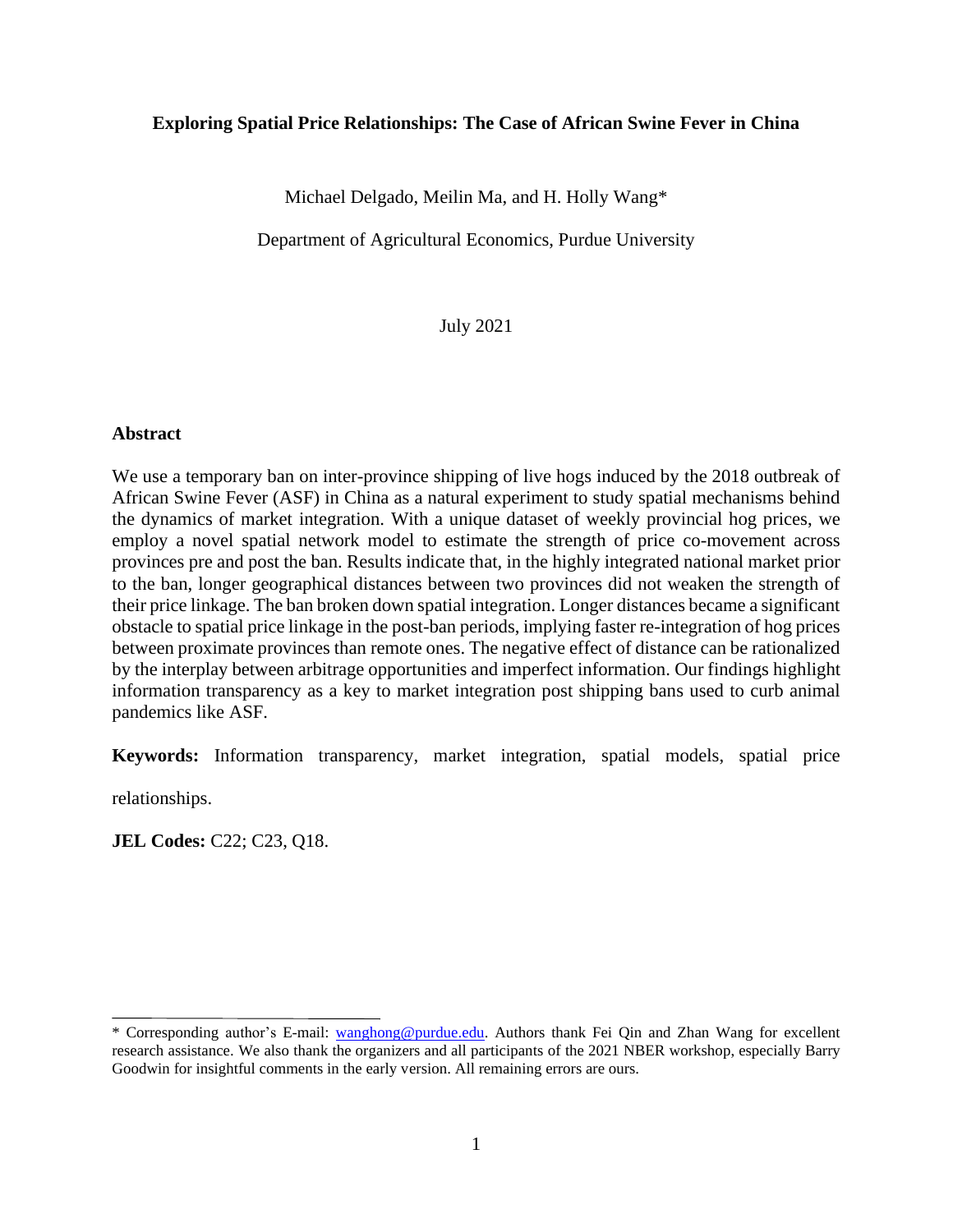#### **1. Introduction**

As stated in Barrett and Li (2006), market integration is achieved when all arbitrage opportunities across markets are exhausted, which is often true in free market economies. Studies on market integration using time series data are abundant (Ravallian, 1986; Goodwin and Schroeder, 1991; Wang and Ke, 2005; Shiue and Keller, 2007; Negassa and Myers, 2007; Ge et al, 2010), though most have not carefully examined spatial relationships. Additionally, most existing studies on market integration focus on testing whether certain markets are integrated or not, and if not, few follow up with identifying the underlying driving forces. Other than consumer cultural preferences (Goyat, 2011), which do not apply to generic commodities without place of origin information, political barriers (Fan, 2002), which are mostly limited to the labor market, and processor market concentration (Goodwin and Schroeder, 1991), risks due to animal epidemics may also prevent market integration. For example, the outbreak of BSE (bovine spongiform encephalopathy, or mad cow disease) disrupted the integration of U.S., Canadian, and Mexican beef markets (Sparling and Caswell, 2006), and the most recent COVID-19 outbreak segmented vegetable markets in China (Ruan et al, 2021). These natural disasters bring tremendous market uncertainty, and producers and traders may decide to avert risks at the opportunity cost of reduced production (Sandmo, 1971) and arbitrage, thus breaking the market integration.

The 2018 outbreak of African Swine Fever (ASF) in China provides a natural experiment for us to study the market integration incorporating both spatial dimension and risks. Having the world's largest pork market, Chinese pork consumption is concentrated in large cities in coastal provinces while its production is in rural areas, inter-province transportation of live hogs has been the major form of arbitraging to meet the pork demand with supply, resulting in a rather integrated domestic market. In response to the ASF outbreak, the central government immediately imposed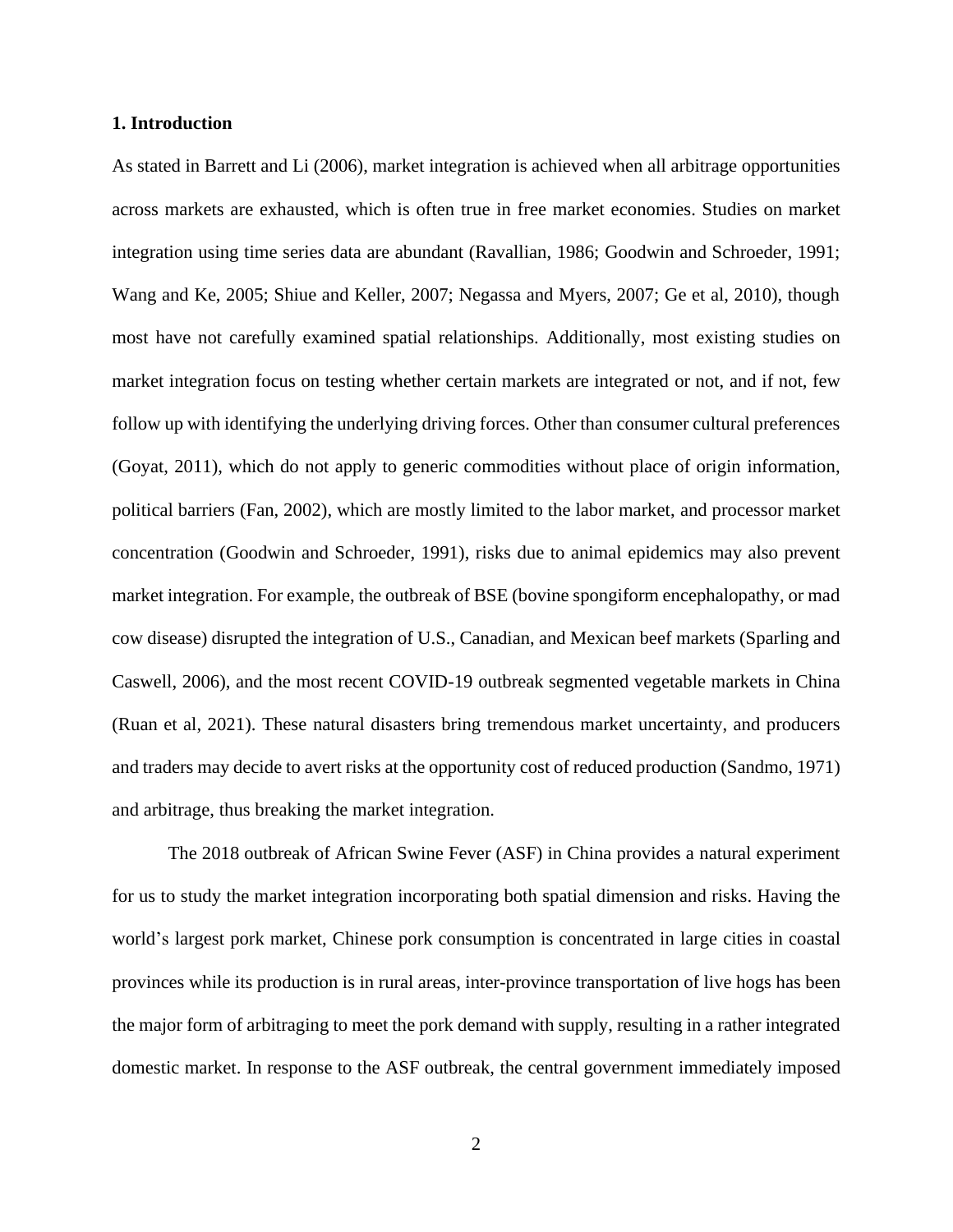an inter-province shipping ban for live hogs, which affected the spatial price relationships across provinces (Zhang et al., 2019a). The shipping ban was later lifted for any province as it was officially cleared with ASF cases, but the provincial prices did not converge quickly.

In this study, we examine hog price responses to the ASF-induced supply shocks and the shipping ban over time and space and, particularly, the process for provincial hog markets to reintegrate after the ban was lifted. A recently developed spatial panel data model (de Paula et al., 2018) is adopted to estimate the strength of price co-movement between each pair of provinces over time. It parameterizes the price links across provinces to facilitate estimation of those connections via Generalized Method of Moments (GMM) for high-dimensional models – these estimates provide insight into which provincial hog markets are most closely linked in a given period, while controlling for province- and time-specific factors. We then use variables such as the geographic distance and the length of time period under ban for any pair of provinces to explain the slow market re-integration process measured by the price relationships estimated previously. We explain the slow re-integration by producers'/processors' reluctance to reassume the trading with distant partners compared with partners nearby, when the public information of ASF is incomplete.

Our study has important policy lessons, primarily related to the importance of information transparency about contagious animal diseases. A strong policy response may have dramatic economic effects, and the key to quick economic recovery is ensuring producers access to information needed to manage private risks in the recovery stage. The insights are of value to many countries that suffer or may suffer from animal epidemics and human pandemics.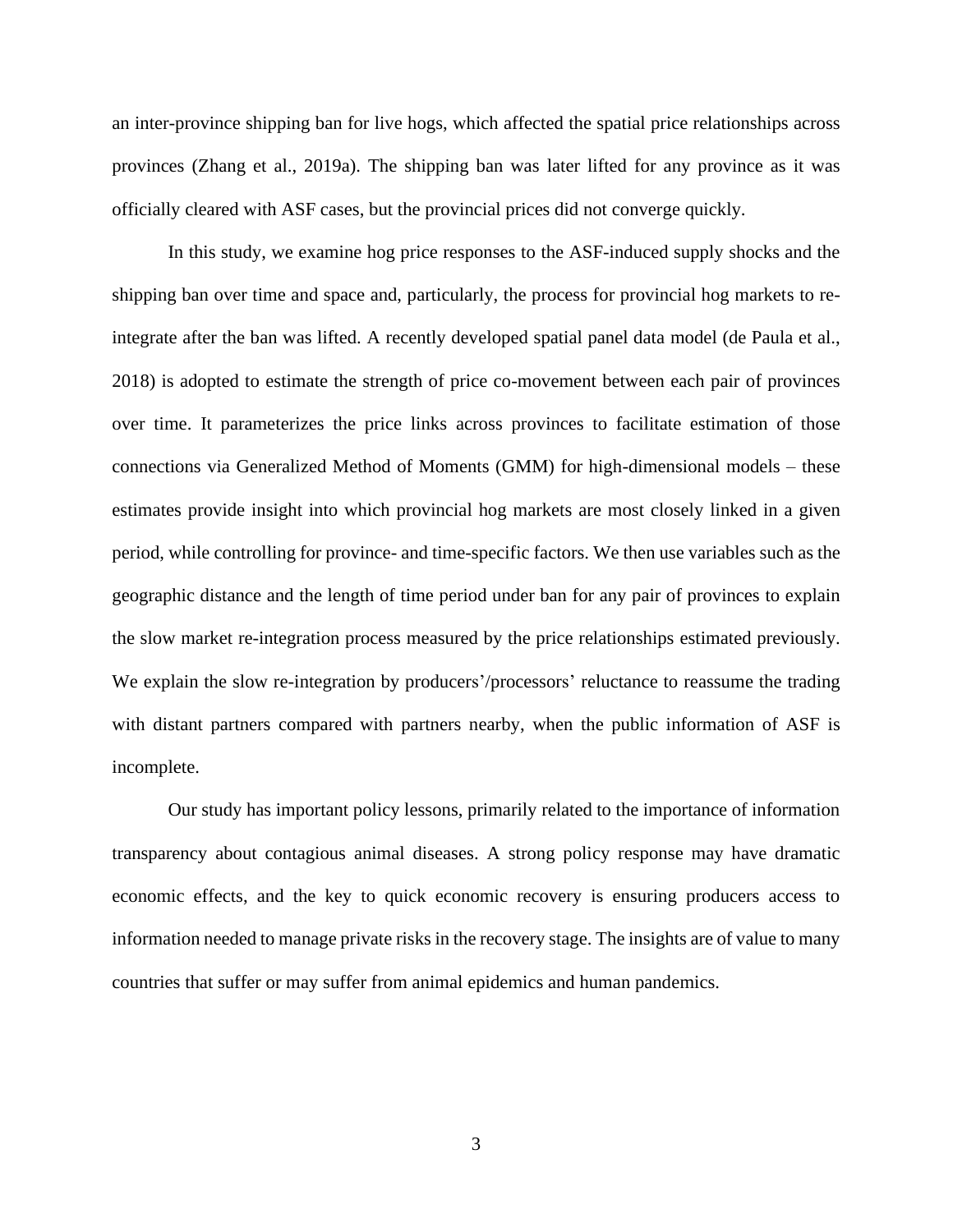#### **2. Background**

The Chinese hog market and the situation of ASF breakout in China from 2018 to 2019 are described in this section. Implementation of the inter-province shipping ban on live hogs are also summarized.

## *2.1 Chinese Pork Supply Chain*

China is the world's largest producer and consumer of pork, with pork being the dominant meat in the Chinese diet. Every year, over 600 million hogs, or one-half of the world's total production, are produced and consumed in China. Per capita annual consumption of pork is around 40 kilograms from 2015 to 2018 (Ma et al., 2021) and accounts for 60% of Chinese consumers' total meat consumption (i.e., consumption of pork, poultry, beef, and mutton).

In normal times, or pre-ASF years, the stocks of hogs and sows are around 350 million and 35 million heads, respectively. Figure 1 depicts the monthly stocks from January 2016 to November 2020 and shows the sharp declines in hog and sow stocks caused by the ASF. Within the first year of ASF, the stock of hogs decreased from 321 million to 191 million, a loss of 40.5%, while the stock of sows fell from 31 million to 19 million, or 39.3%. Since the last quarter of 2019, both stocks have been gradually built back. By November 2020, both reached 80% of their pre-ASF levels.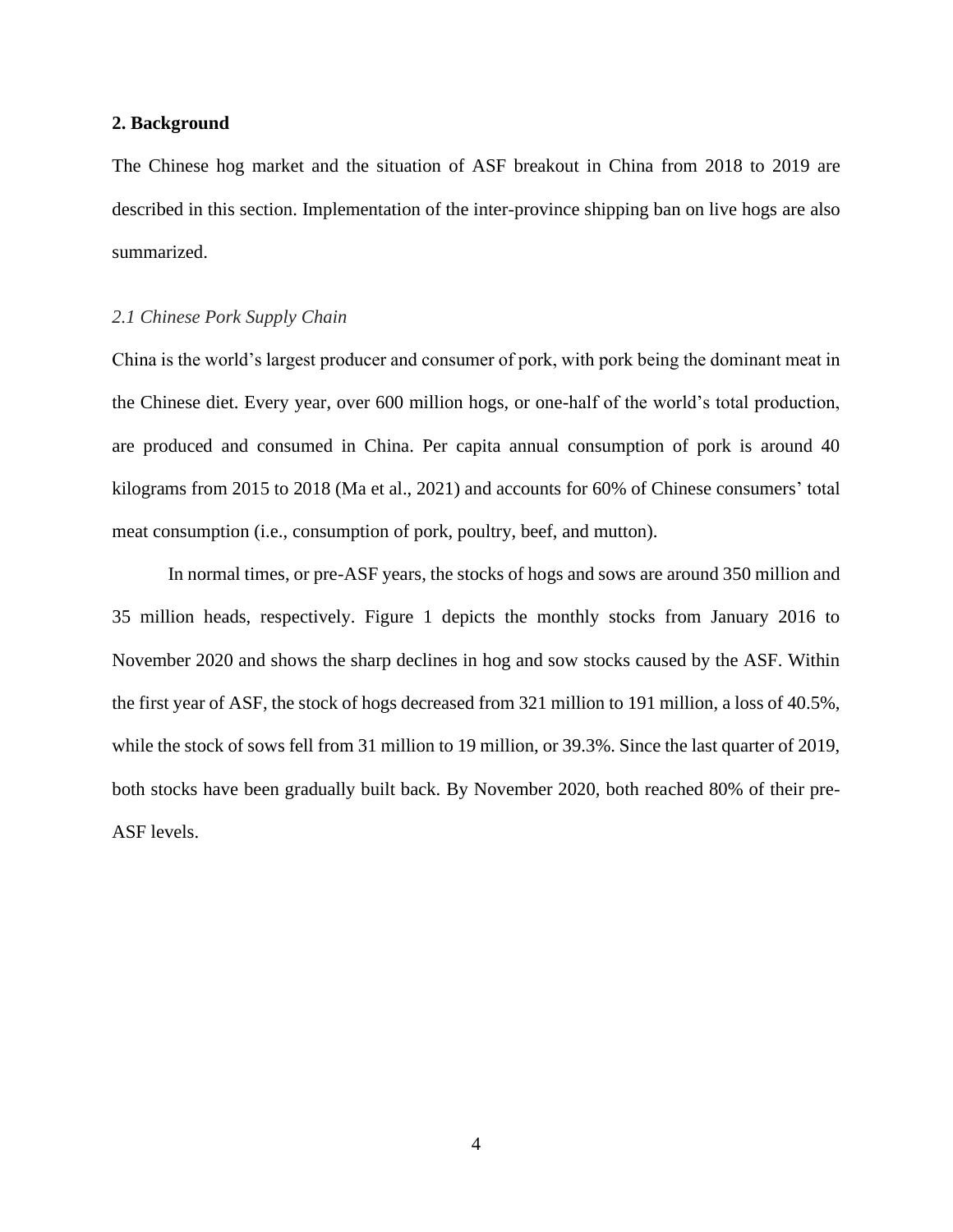

**Figure 1. Hog and Sow Stock in China 2016-2020**

*Source*: [Ministry](http://www.moa.gov.cn/) of Agriculture and Rural Affairs of China.

*Note*: The figure covers January 2016 to November 2020. The horizontal axis indicates year and month. For example, 202011 refers to the 10th month of 2020, namely, October 2020. The dotted line indicates August 2018 when the ASF first broke out in China.

For decades, backyard farms had been predominant hog producers in China. In 2002, small farms with an annual output of less than 50 heads accounted for 99% of all hog farms and contributed nearly 73% of the hogs slaughtered (Kuhn et al., 2020). In 2012, the small farms still accounted for 95% of the farms, but only contributed about 30% of the total output. Despite the significant structural transition in hog production from backyard towards industrialized, largescale farms (Qiao et al., 2016), China's pork supply chain consists of a large number of producers and processors in all provinces (Zhang et al., 2019b) and has much lower concentration ratios in production and processing compared with hog sectors in developed economies. For instance, the collective market share of the largest five slaughtering firms in China was merely 5% in 2018, which is in sharp contrast with the United States where the ratio is 74% (Wen and Liu, 2019).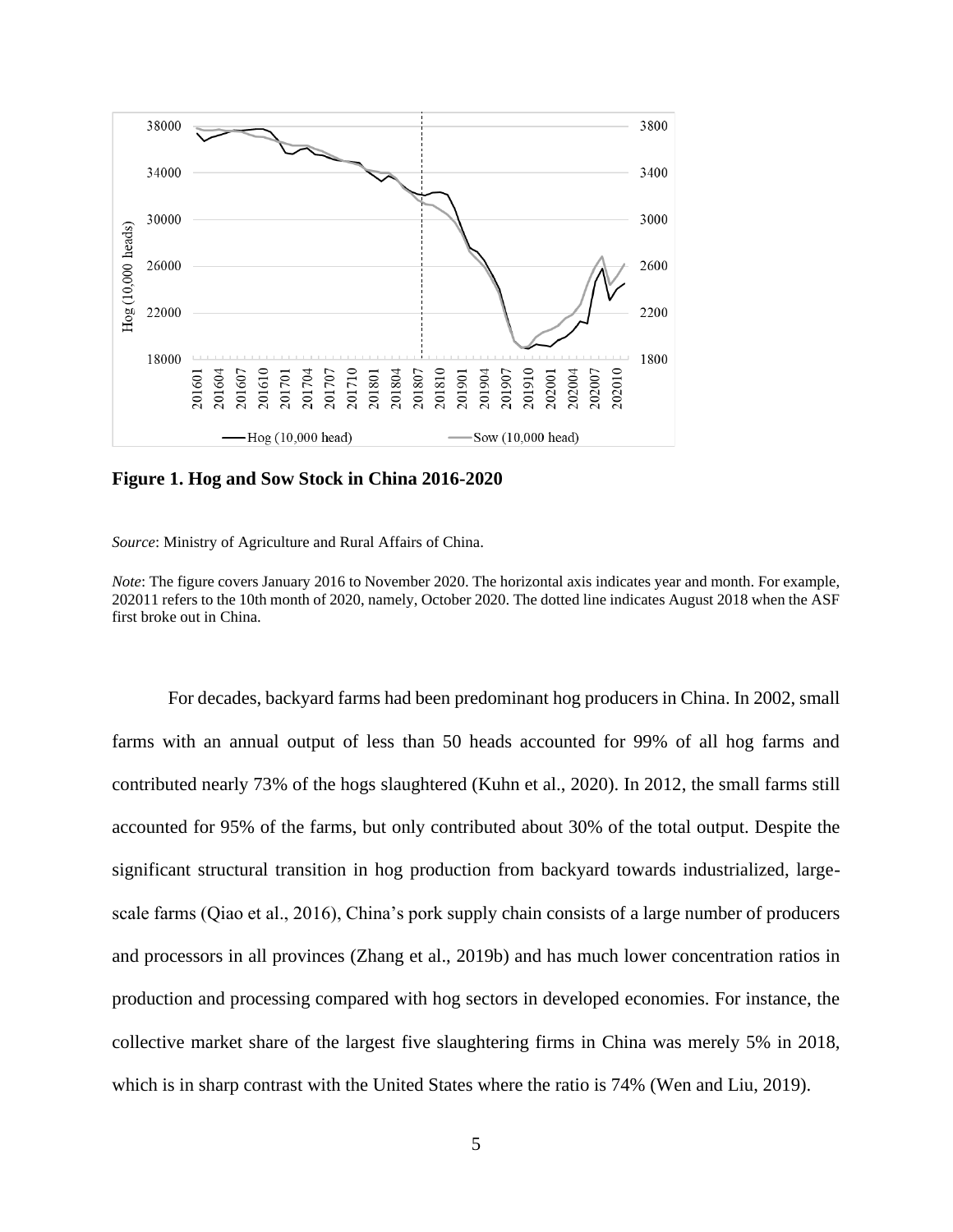Pork is produced and consumed in every Chinese province. However, major pork consuming provinces and major producing ones do not overlap. Major consuming provinces include Beijing, Guangdong, Shanghai, and Zhejiang, all of which are most economically advanced and populated in China, while major producing provinces include Henan, Hunan, Shangdong, and Sichuan, which are relatively less developed. Excess demand or excess supply at the province level, coupled with a strong preference for fresh, un-chilled pork (Wang et al., 2018) and underdeveloped cold chains, creates a need for inter-province shipments of live hogs. Large numbers of live hogs are transported by processors or logistics firms across provinces every day, mostly using open-trailer trucks, and processed near the retail markets.

The inter-province shipping of live hogs in trailer-trucks makes the spread of virus easy for two main reasons. One is that trucks from various locations meet at a slaughter plant and may spread the virus to each other if at least one of the trucks carries the virus. In particular, relatively large slaughtering plants often process hogs both from local farms and farms in other provinces. They own or hire trucks to ship in hogs from a number of hog farms. Trucks travelling within and across provinces meet at the slaughter plant frequently. Because trailers are not confined, the virus can easily move from one trailer to another. As trucks travel to load another batch of hogs from local or other provinces, they may spread the virus to those farms. The other way is via animal inspection stations set along inter-province highways. Trucks have to stop multiple times for inspection of various animal diseases at those stations when travelling from one province to another, and the virus may spread during an inspection.

## *2.2 ASF Outbreak in China and Policy Responses*

ASF is a highly contagious disease among swine, wild or domestic, via the ASF virus. Once infected, the death rate is 100%. In addition to being passed among live hogs, the virus can also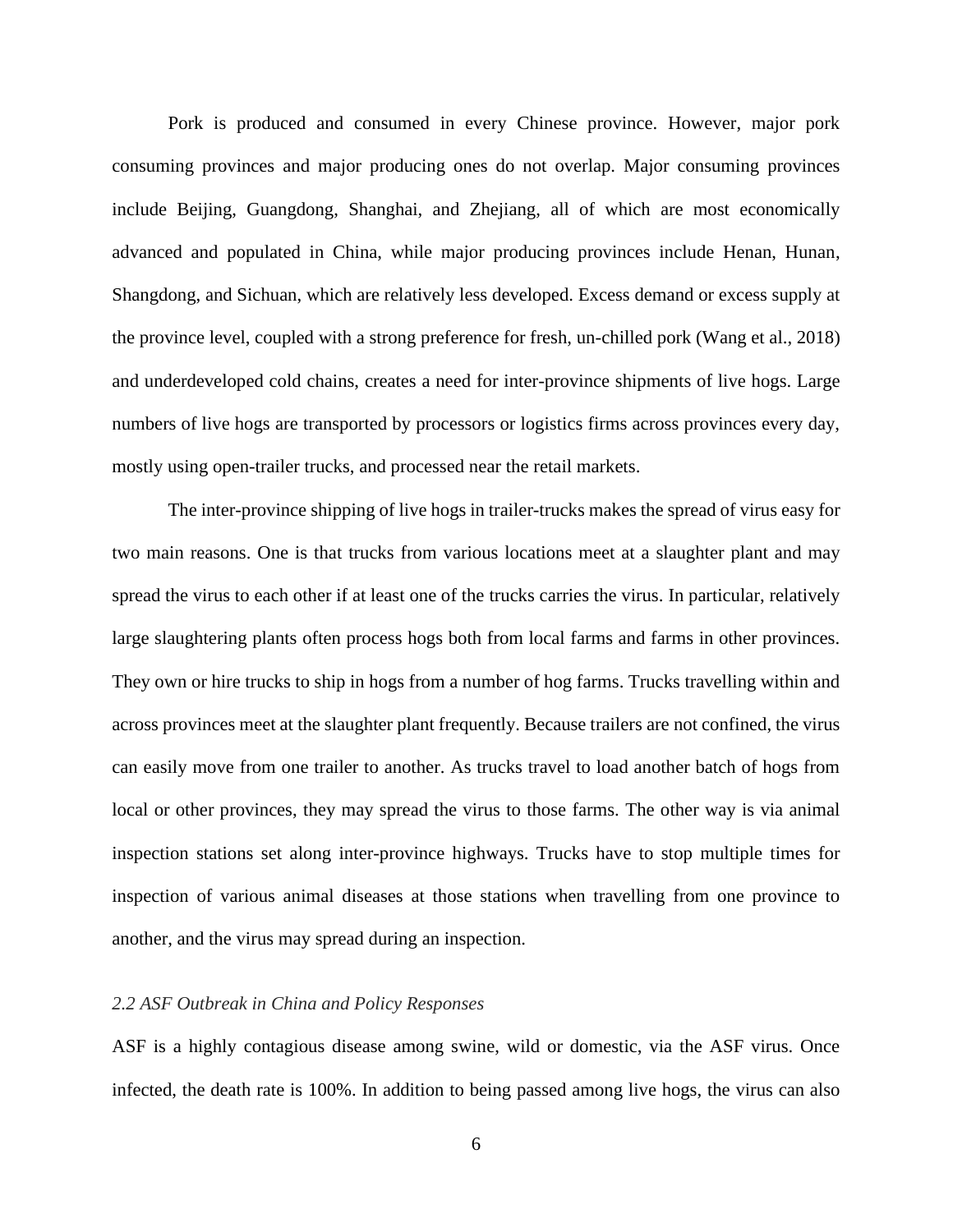infect and be passed by leeches, birds, and mice, and can contaminate water and feed. The virus is able to survive in the air for days and remain active in blood, organs, and droppings of infected hogs for years, and it may spread through carcasses, pork cuts, as well as people who touch and carry the virus (Mason-D'Croz et al., 2020).

The first confirmed case of ASF was reported in a county located in Liaoning Province (Northeastern China) on August 3, 2018. To prevent ASF from spreading in the province and beyond, two actions were taken shortly after. First, all hogs on any *infected farm* and *farms within 3 kilometers* would be culled, and the farms would be thoroughly sanitized. Producers were compensated at 1,200 RMB per hog culled which matched the materials cost of fed hogs. So far, nearly 1.2 million hogs were culled due to ASF.<sup>1</sup>

Second, live and slaughtered hogs in an *infected county* were not allowed to be shipped to other counties in its home province, and live hogs in an *infected province* were not allowed to be shipped to other provinces, starting August 31, 2018. Hereafter, we refer to the ban on interprovince shipments of live hogs as the *ban*. By September 10, six provinces were infected and put under the ban. Ten other provinces adjacent to these six were added to the list a day later. Despite these shipping restrictions, the virus kept spreading and the list kept growing. By the end of 2018, 95 ASF cases were officially reported in China (see Table A1), and all mainland provinces except for Hainan, the island province, were under the ban. However, if an infected country becomes clear of new cases for six weeks, it can be reopened after an inspection, and an infected province can be

 $<sup>1</sup>$  The exact amount of compensation can be adjusted by provincial-level governments. The policy on culling hogs was</sup> revised in late February 2019, so that hogs on farms within 3 kilometers from the infected farm need not to be culled unless they were tested positive.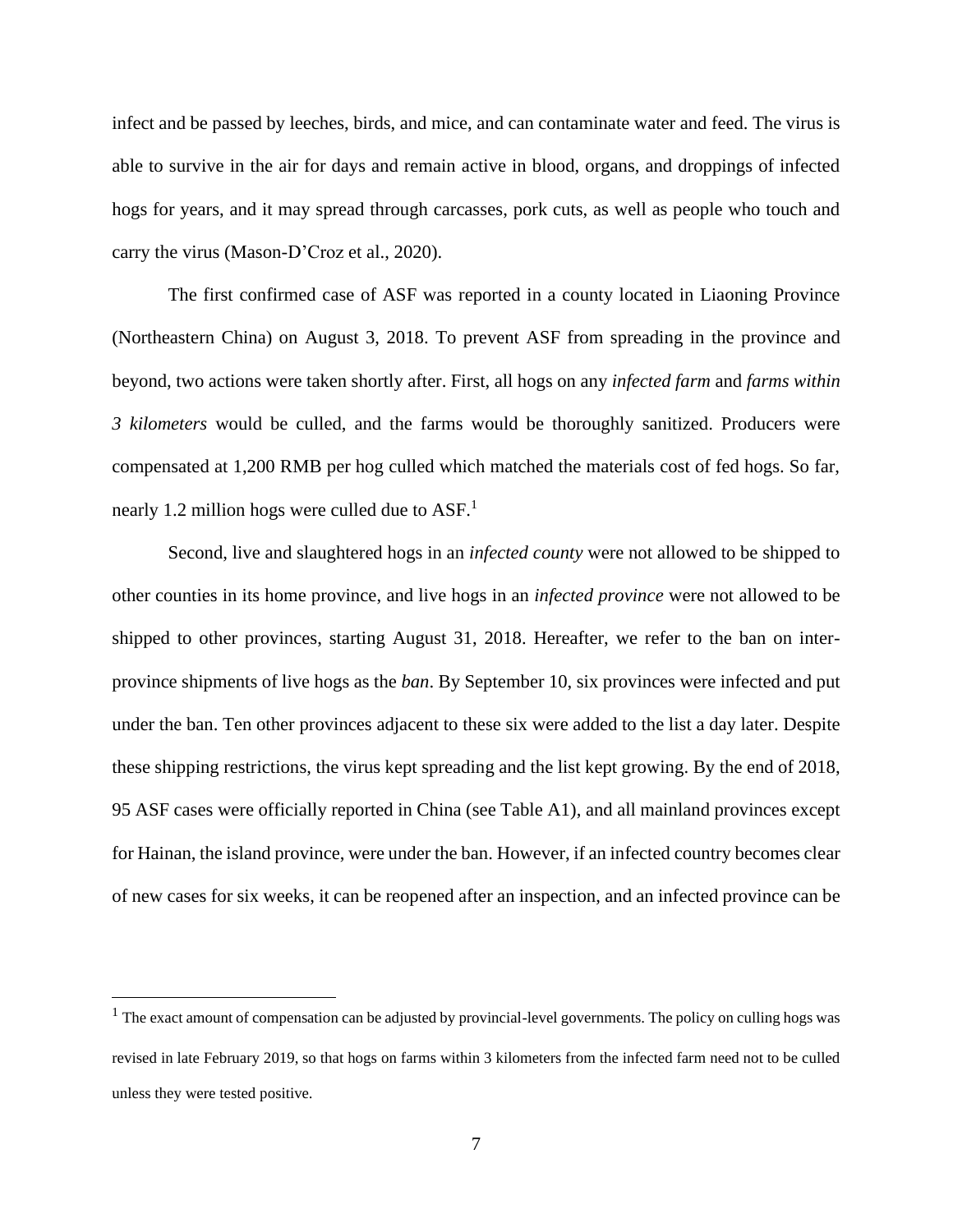removed from the list if all of its counties are cleared. Thus, almost all provinces had their bans lifted by mid-March 2019, albeit the reported cases rose to 144 by the end of 2019.

Not surprisingly, the ban on inter-province shipment of live hogs greatly disrupted market integration, and substantial price divergence appeared across provinces. Specifically, net importing provinces, such as Beijing and Shanghai, experienced rapid and large price increases due to a sharp fall in the supply of live hogs. In contrast, net exporting provinces, such as Henan, Liaoning, and Inner Mongolia, saw large price decreases during the period due to a shift-in of hog demand. See Figure 2, where the mean and  $+/-$  two standard deviations of hog prices of from the beginning of 2016 to late 2020 for 29 provincial level regions are shown. These, including all Chinese mainland provinces, municipalities, and minority autonomous regions with the exception of Tibet and Qinghai, are all referred to as *provinces* thereafter. Before the outbreak of ASF, the band around the national average price is narrow, indicating close co-movements of province-level prices. After the bans were lifted, prices began to converge, and markets began to re-integrate. It is clear, however, that this market re-integration is slow. As shown in Figure 2, the weekly two-standarddeviation band of the national average hog price still did not narrow down to pre-ASF levels by November 2020.

Throughout the article, we divide the data from January 1, 2016 to November 10, 2020 into four periods based on the outbreak of ASF and the implementation of the ban. Period 1 lasts from January 1, 2016 to August 5, 2018 and is the pre-ASF period. Period 2 covers the rest of 2018 through March 18, 2019 and is the ban-period. We divide the post-ban period into two segments: the immediate post-ban but pre-COVID period (March 19, 2019 to February 29, 2020) and the post-COVID period. This division of the post-ban period into pre- and post-COVID allows us to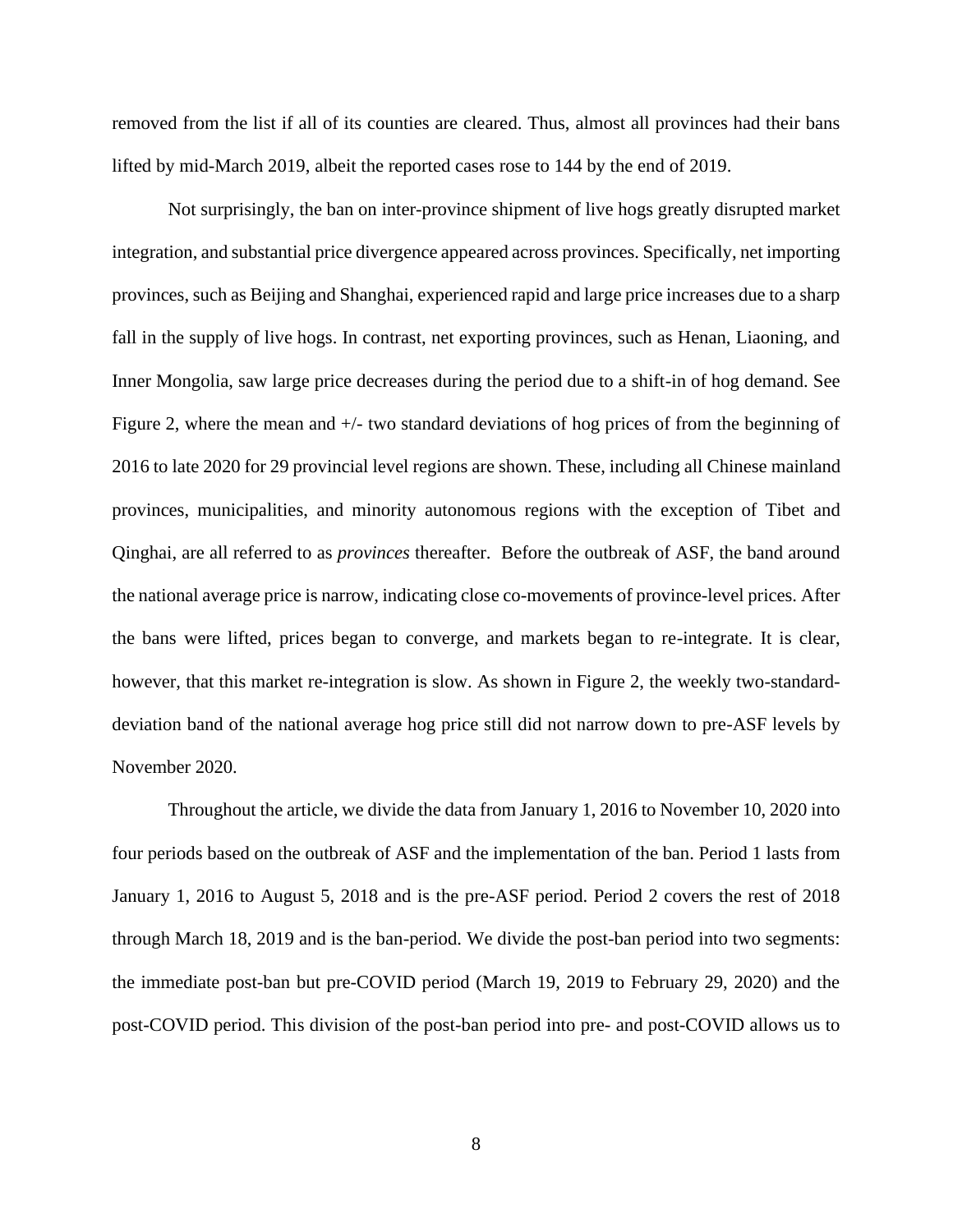isolate any potential confounding market effects of COVID-19. The three dotted vertical lines in Figure 2 indicate the four periods.

Note that carcass shipments, which were allowed, across provinces did not help maintain integration of provincial hog markets for at least three reasons. First, the demand for frozen carcasses from other provinces is limited because of a strong consumer preference for un-chilled, fresh cut pork (Wang et al., 2018; Mason-D'Croz et al., 2020). Second, because local slaughtering capacity was pre-determined to meet the daily demand for fresh pork within the province, net exporting provinces would not be able to process the extra live hogs and produce more carcass for net importing provinces. Third, there is insufficient cold chain capacity to ship more frozen or chilled carcasses over a long distance. Hence, even if additional hogs could be slaughtered in net exporting provinces, the carcasses would not be able to be shipped to net importing provinces in time.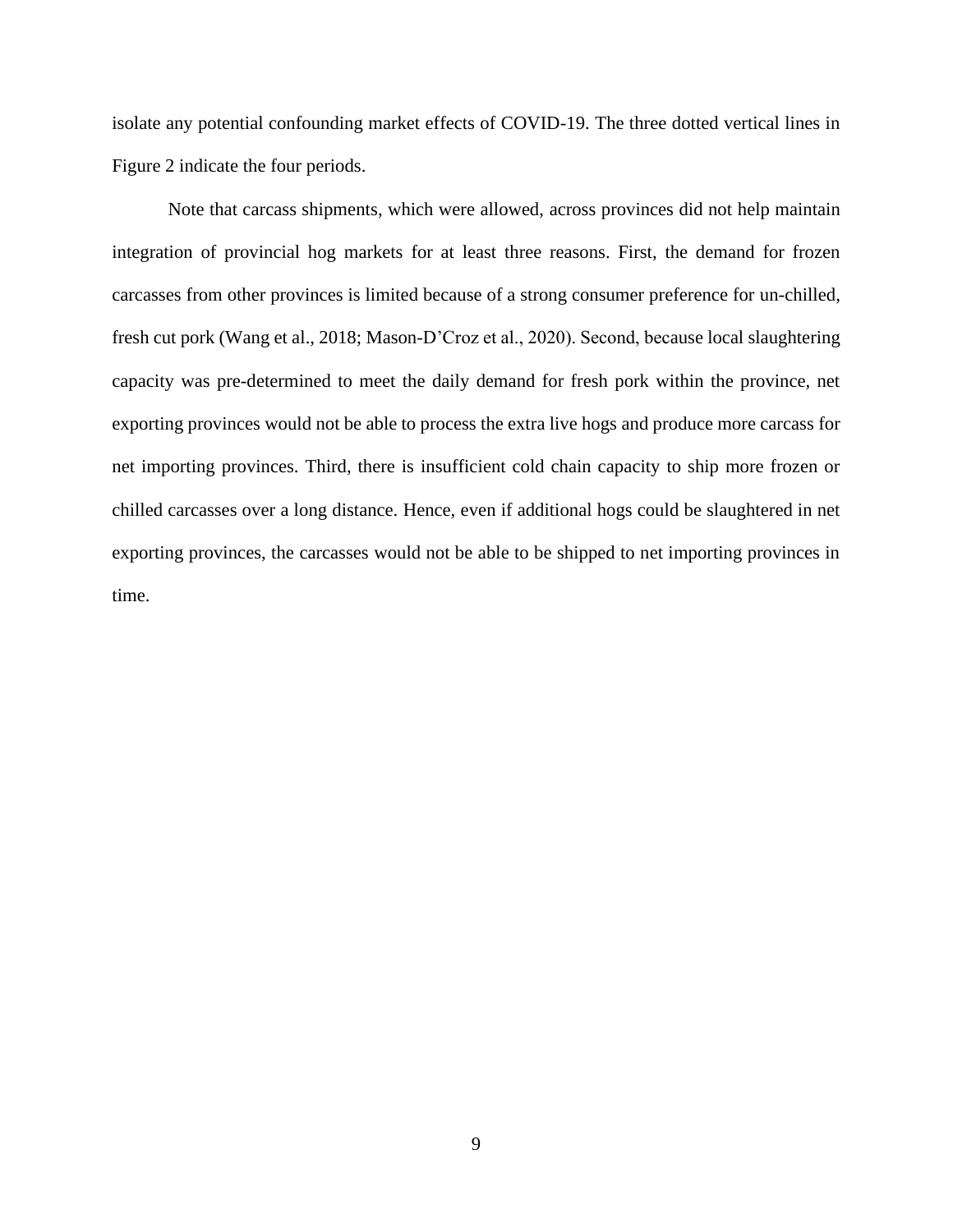

**Figure 2. Weekly National Average Hog Price**

#### *Source*: [http://www.zhujiage.com.cn](http://www.zhujiage.com.cn/)

*Note:* The dotted curves represent the two-standard-deviation bands of the national average hog price (real RMB/kilogram). Each observation on the upper dotted curve represents the mean price plus two times the corresponding standard deviation, and each observation on the lower dotted curve represents the mean price minus two times the corresponding standard deviation. The horizontal axis represents all weeks from January 1, 2016 to November 10, 2020. From left to right, the three dotted vertical lines indicate the end of Period 1, the end of Period 2, and the end of Period 3, respectively.

## **3. Econometric Approaches**

We construct two econometric models in this section. First, we will identify the spatial connectivity among provincial markets through their price relationships in each period. Second,

we will identify factors affecting the spatial market relationships.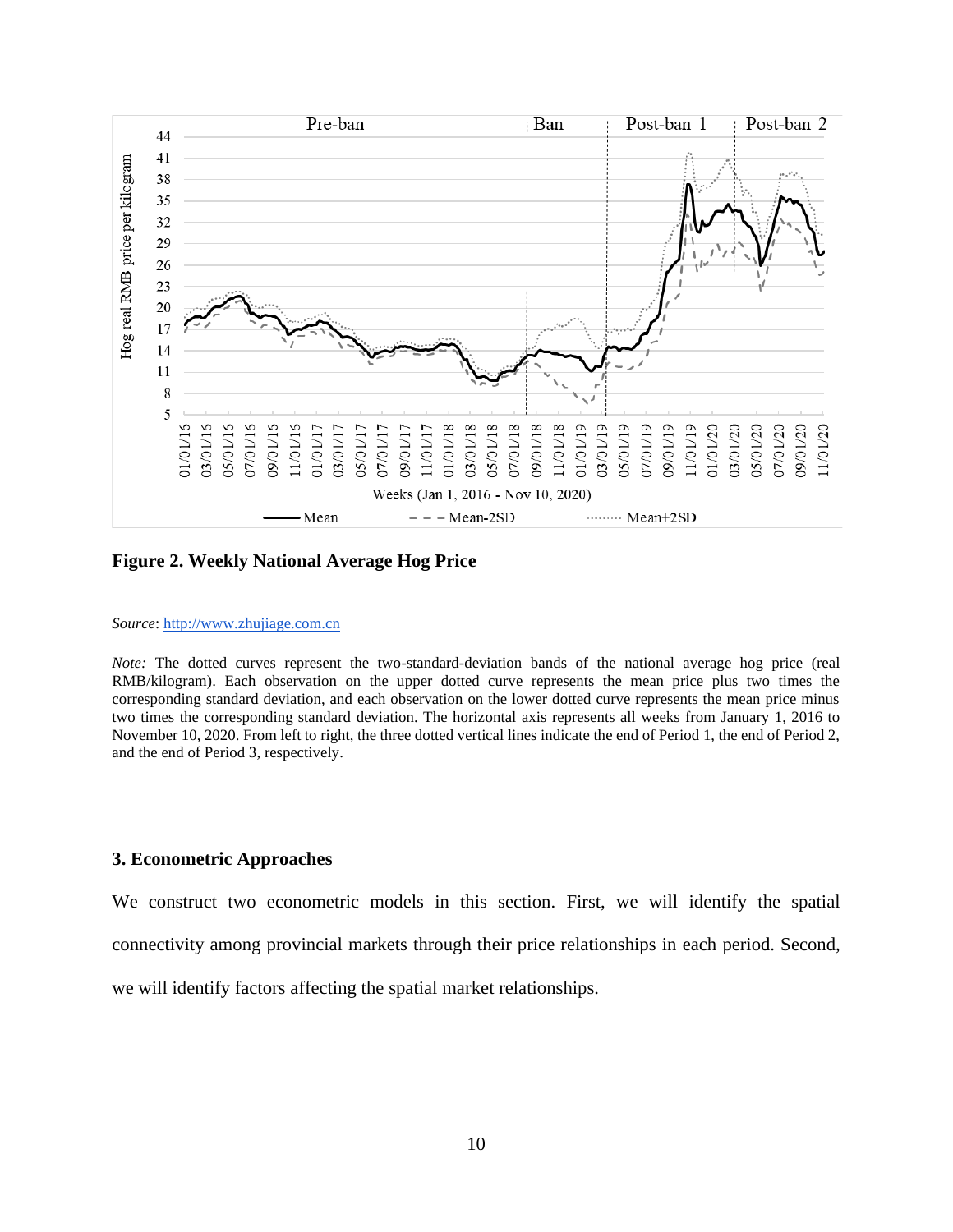#### *3.1 Spatial Model*

To develop the spatial regression model, we define a standard panel-data spatial regression structure as:

(1) 
$$
p_{it} - \overline{p}_t = \rho \sum_{j=1}^n w_{ij} (p_{jt} - \overline{p}_t) + v_i + \mu_t + \varepsilon_{it},
$$

where the index,  $i = 1, 2, ..., n$ , references provinces, and  $t = 1, 2, ..., T$  represents weeks. The variable  $(p_{it} - \bar{p}_t)$  on the left-hand-side of the equation denotes the price deviation in the hog price time series where  $p_{it}$  is the hog price for province *i* in week *t*, and  $\bar{p}_t$  is the average price across all provinces in week  $t^2$ . In the model, this price deviation is explained by the weighted average of all its spatial lags,  $\sum_{j=1}^{n} w_{ij} (p_{jt} - \bar{p_t})$ , where  $w_{ii} = 0$ . The model is applied to each of the four periods defined in the second section, respectively.

Stationarity tests between the price series and price deviation series confirms appropriate use of the price deviation series in our regression models: the price series is not stationary, but the price deviation series is stationary. Variable  $v_i$  is a province-specific effect that may be unobserved (a province-level fixed effect),  $\mu_t$  is a potentially unobservable month-specific seasonal effect (a month-level fixed effect), and  $\varepsilon_{it}$  is the regression error.

As is standard spatial regression formulation,  $w_{ij}$  are the elements of an  $(n \times n)$  proximity matrix,  $W$ , whereby each element represents the pairwise spatial link among provinces  $i$  and  $j$ ; the spatial links are constant over weeks within each period. The diagonal elements of  $W$  are constrained to be zero, so that each province's own price deviation is not used to explain itself on the right-hand-side. Thus, for any province  $i$ ,  $\sum_{j=1}^{n} w_{ij} (p_{jt} - \overline{p_t})$  captures the spatially weighted

 $<sup>2</sup>$  In the model, we use the price deviation instead of price level itself to stabilize the price time series, as co-movement</sup> in the untransformed price series renders estimation challenging.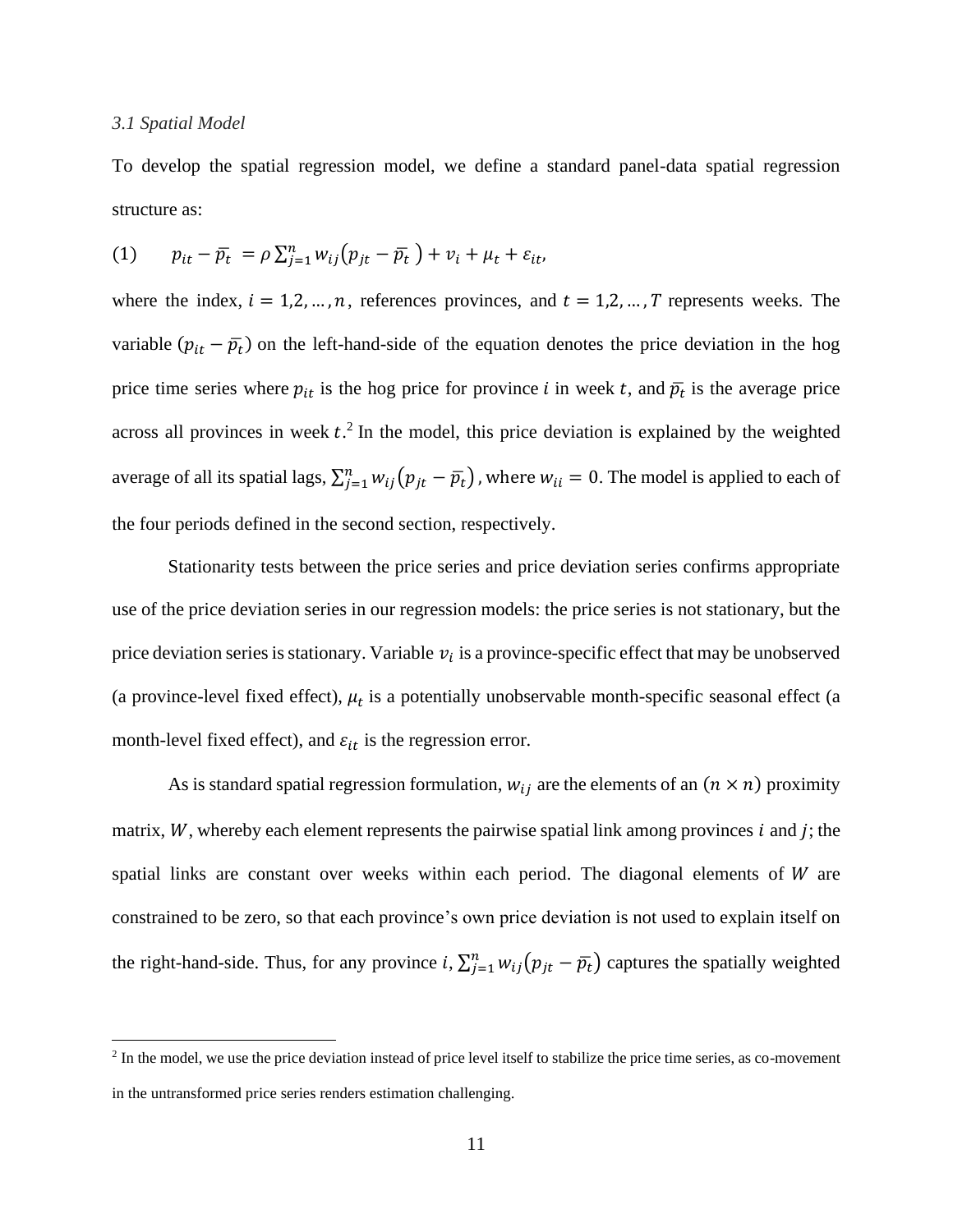average of hog price deviations of all other provinces. Then the parameter  $\rho$  is the coefficient for the spatially weighted sum of hog price deviations of the province's trading partner provinces, and it captures the effect of the price deviations in other partner provinces on each province's price deviation series: the larger the value of  $\rho$ , the more closely related are the price deviation series across provinces.

In traditional spatial models, the elements of  $W$  are assumed to follow a pre-specified spatial structure; for instance, proximate, contiguous neighbors (Florkowski and Sarmiento, 2005; Tian et al., 2010; Wetzstein et al., 2021). Estimation then amounts to estimating  $\rho$  while accounting for the fixed effects, and is typically done using maximum likelihood. Econometric consistency hinges, in particular, on accurate specification of the spatial structure. Indeed, in many empirical settings, the investigator likely does not know the exact spatial structure and merely imposes a particular structure based on geographic location. In our case of hog prices with a shipping ban, no prior knowledge about spatial relationships is available and, to make things more complex, the ban was imposed and then lifted.

In the newly developed de Paula et al.  $(2018)$  model, the elements of *W* are treated as parameters to be estimated. The primary advantage of this generalized spatial modeling approach is that one needs not pre-specify a fixed spatial structure, instead allowing for data-driven detection of spatial links (which may be constrained to be binary or allowed to be continuous, or ranging within 0 to 1 as in our study). Estimation of the spatial structure is a novel and robust way of determining the extent to which different hog prices are correlated across provinces.

It is worth pointing out that, distinct from traditional spatial econometric models, an alternative spatial-temporal approach would be a spatial transition model (see Fackler and Goodwin, 2001 for a review of that literature), in which one would estimate a temporal transition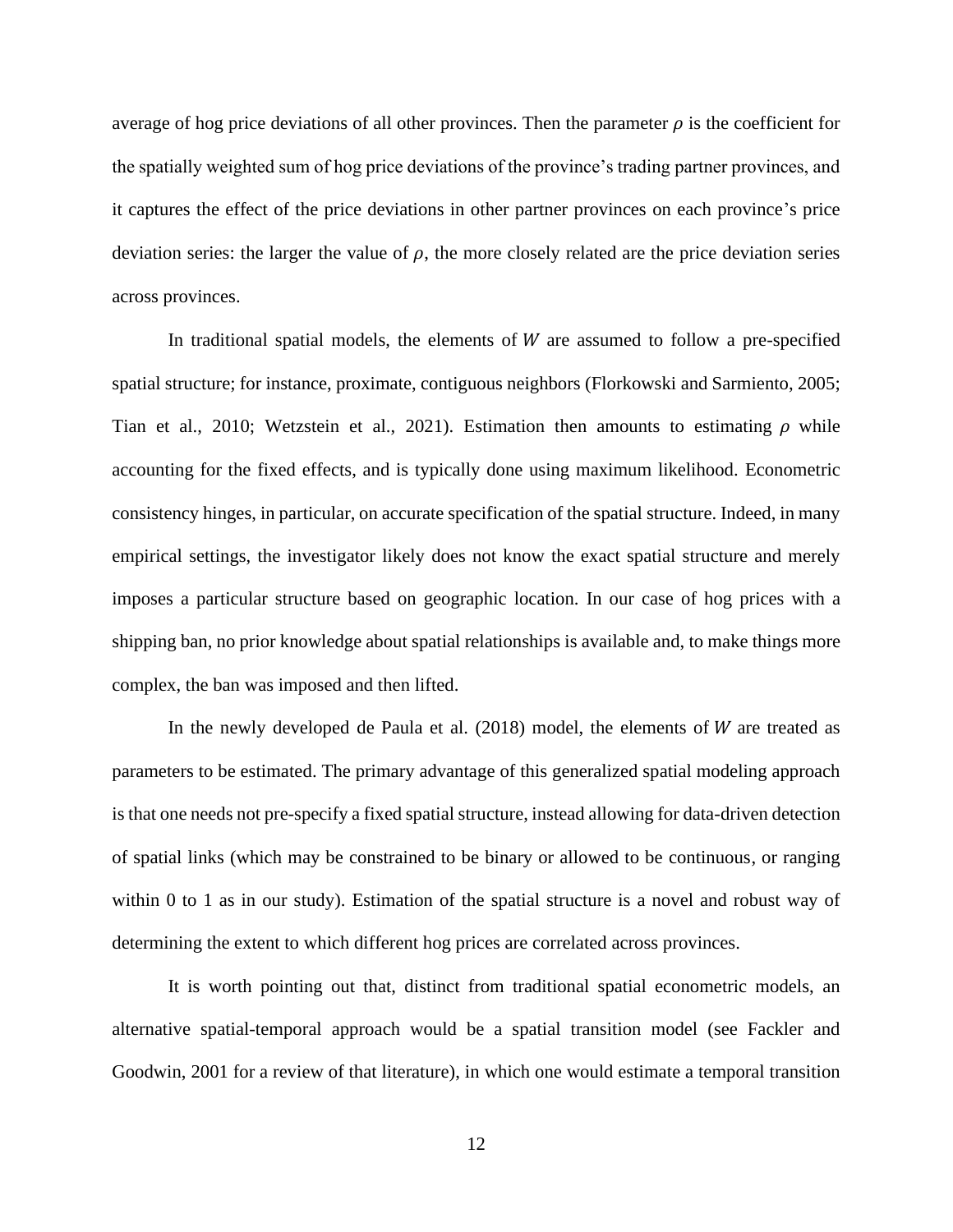probability or transition rate at which the province moves from one price regime to another. There is an important difference between our approach and this transition approach, that is we are not required to specify price regimes as transition models do. The price connectivity among provinces is hence not constrained to fall between a small set of (specified) regimes. The data driven approach allows for minimal structural assumptions on price connectivity, which ensures a more robust and likely more accurate estimation of spatial price relationships.

To this end, we recognize that in a complex trading environment, of which Chinese interprovince hog trading is a good example, it is unlikely that spatial price connectivity follows a straightforward geographic-oriented spatial structure or is confined to a known and small set of regimes. In the event that the drivers of spatial connectivity is multivariate – perhaps stemming from geographical proximity, road/rail accessibility, provincial or regional trade policies, and established supply chain infrastructure – a pre-specified  $W$  or transition model – that does not account for these factors or assign appropriate relative weights will be mis-specified and leads to bias. Using the de Paula et al. (2018) approach allows us to avoid this type of bias. Of course, the econometric consistency properties derived by de Paula et al. (2018) ensures that this method is able to recover a variety of spatial patterns, whether simple or complex, and in light of evidence of a complex spatial connectivity structure, we can develop a deeper analysis of the estimated spatial links to better understand the nature of the price connectivity across Chinese provinces.

It is important to acknowledge that the parameterization of the spatial connectivity matrix leads to a large number of parameters to be estimated. After imposing the (necessary) diagonal constraint that each province is not able to directly influence itself, there remains  $n(n - 1)$ parameters to estimate. One might further choose to impose a symmetry constraint that the influence of province  $i$  on province  $j$  is equivalent to  $j$ 's influence on  $i$  in order to reduce the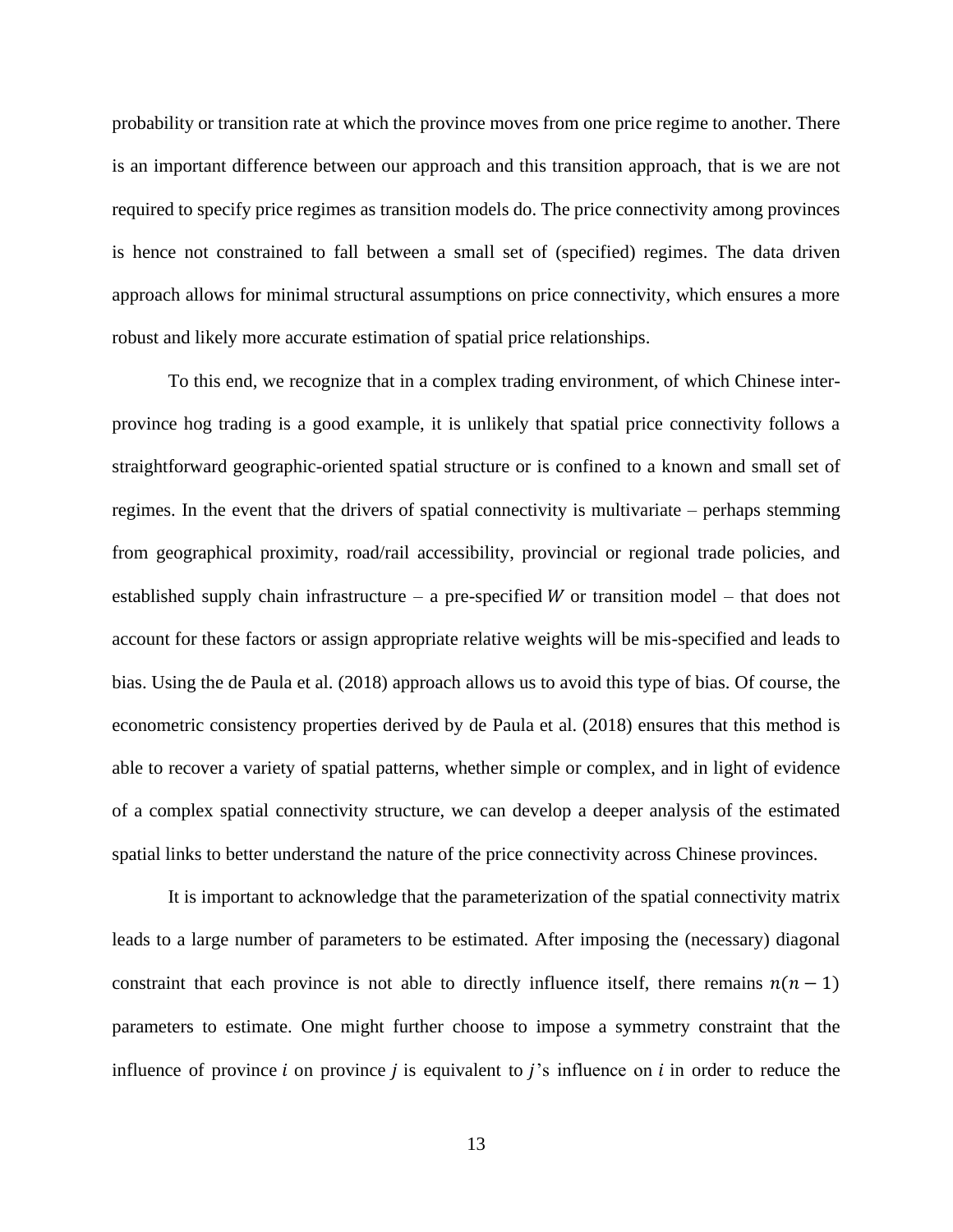number of remaining parameters to  $n(n - 1)/2$  parameters. Regardless, there are still a large number of parameters to estimate – large meaning greater than  $n$ . Fortunately, we follow de Paula et al. (2018) and deploy recently developed GMM methods designed for estimating econometric models with a high-dimensioned parameter vector. The estimator is solved numerically, and so to ensure robustness of the numerical solution we follow a multiple starting value approach, initially setting the starting values of spatial connectivity to be in the set 0, 0.25, 0.5, 0.75, and 1. We then use an Akaike information criterion for each optimization set to determine the optimal solution.

#### *3.2 Reduced-Form Econometric Model*

We construct reduced-form regressions to identify factors affecting the spatial relationships found from equation (1). We propose as the dependent variable the estimated inter-province price links,  $w_{ij}^m$ , which measures the degree to which province *i*'s hog price follows the partner-province *j*'s hog price. Superscript *m* is added to denote the weights are for the  $m<sup>th</sup>$  period,  $m = 1, ..., 4$  for the four periods defined in Figure 2 with pre-ASF as period 1 and so on. The goal is to test if  $w_{ij}^m$ depends on the distance between provinces *i* and *j* and the number of weeks that the pair of provinces stayed under the ban, controlling for the average price of the partner province in the period (i.e.,  $ln(\overline{p_{lm}})$ ).

The distance variable is denoted by  $D_{ij}$  and is constant over time. To estimate the impact of the shipping ban, we use variable  $\Gamma_{ij}$  to measure the total number of weeks that at least one of provinces of the pair was under the ban. Additional exogenous variables are included in the regression. The provincial level hog output and province trading status pre-ASF are included in the baseline regression and denoted by vector  $\Omega_j$  for province *j*. The period-specific specification is expressed as: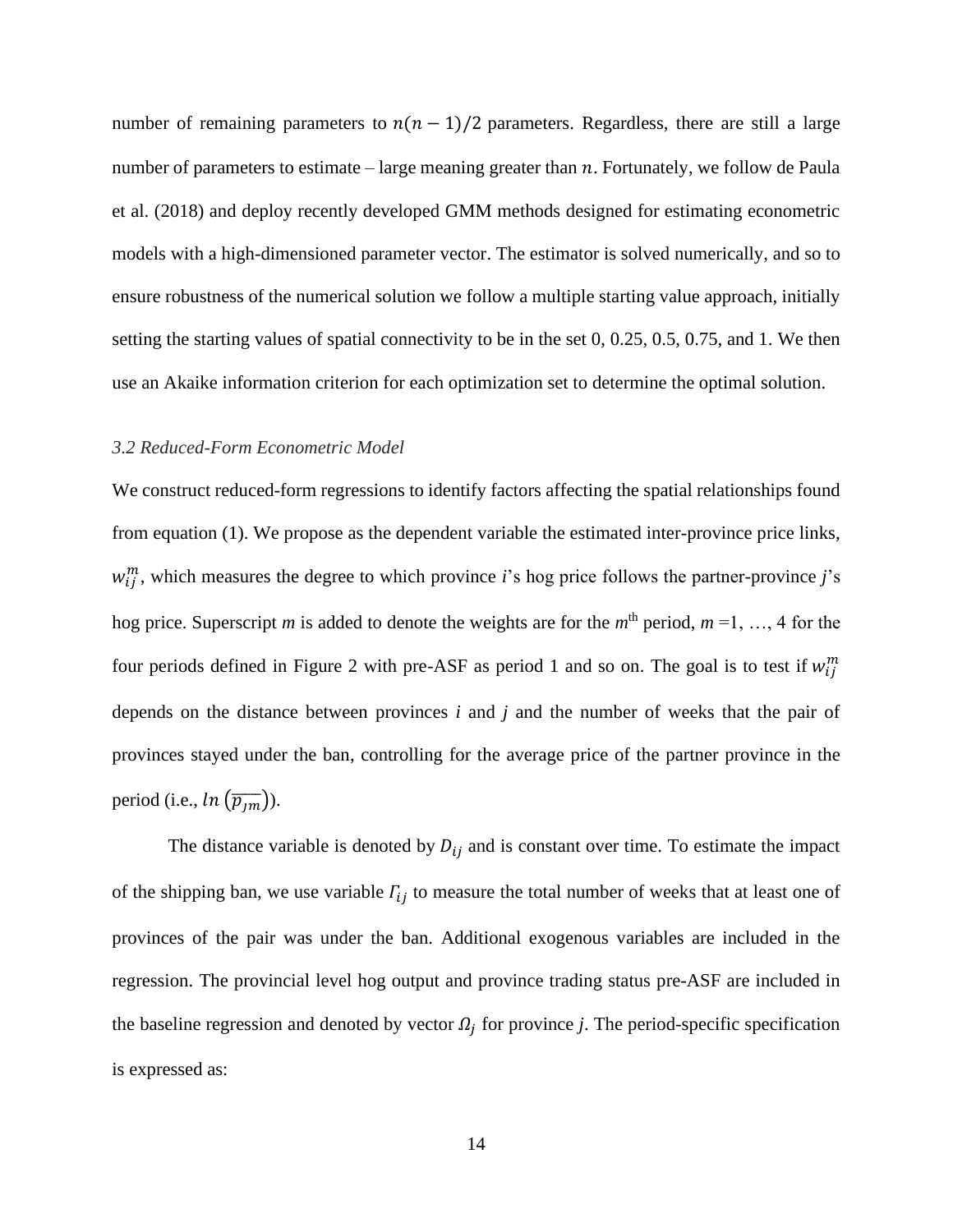$$
(2) \quad ln\left(w_{ij}^m\right) = c^m + \alpha^m \ln\left(D_{ij}\right) + \beta^m \ln\left(\overline{p_{jm}}\right) + \varphi^m \Gamma_{ij} + \omega^m \Omega_j + F_i + e_{ij}^m, m = 1, \dots, 4
$$

where  $F_i$  is the fixed effect of the home province, and  $e_{ij}^m$  is the error term. The fixed effect captures any effect that is province-*i*-specific, including province *i*'s average hog price in the period. Because the error term may be correlated among multiple observations related to the same home province, we cluster  $e_{ij}^m$  at the province level. When estimating the effect for the second to the fourth periods, we also add pre-ban estimated  $ln(w_{ij}^1)$  as a control variable to account for potential path-dependence of the trading relationship. Taking logarithm on the weight, right-handside coefficients can be interpreted as percentage change in *w* brought by one unit change is corresponding variables.

## **4. Data**

Data used in this study come from various sources and include hog prices and production, provincial-level trade status, geo-distances among provinces, and time and province of shipping bans. In this section, we explain how the data were collected and processed, and present key summary statistics.

Daily county-level hog price data are obtained from [http://www.zhujiage.com.cn/,](http://www.zhujiage.com.cn/) for the period between January 1, 2016, and November 10, 2020. They are then aggregated to the provincial level by a simple average as the focus of our study is on inter-province trade and market integration. Before 2018, there are missing days in a fairly large number of weeks, and so we take the simple average of prices across all available days in each week to generate the weekly price.

The raw dataset contains 31 provinces of China. Two provinces, Qinghai and Tibet, are excluded because their hog prices are not reported for 80% and 90% of the weeks, respectively. All other provinces are observed for at least 252 weeks, except for Ningxia (209 weeks), Shanghai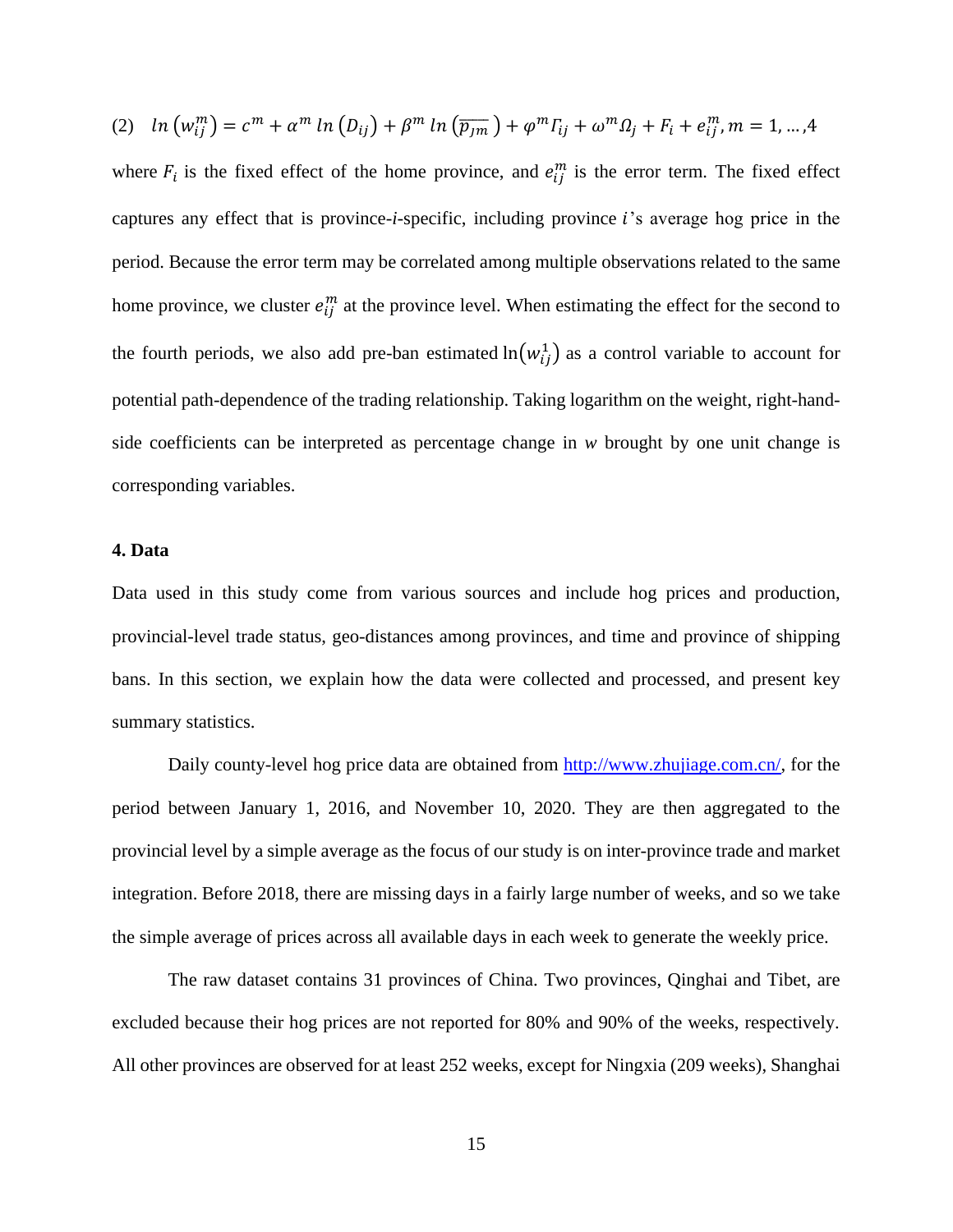(221 weeks), Hainan (230 weeks), and Guizhou (245 weeks). A linear interpolation is used to back out for the missing weeks of the 29 provinces.

Real prices measured as RMB per kilogram are obtained by deflating the nominal prices with the monthly Consumer Price Index (CPI) reported by the National Bureau of Statistics of China [\(http://www.stats.gov.cn\)](http://www.stats.gov.cn/). Setting January 2018 as the base month with a value of 100, the CPI series starts with a value of 96.2 in January 2016 and ends at 105.2 in November 2020. The finalized price dataset is a panel of 29 provinces and 255 weeks. Summary statistics of the price data are displayed on the top four rows in Table 1. Average prices in the post-ban periods are considerably higher compared with earlier periods due to the sharp reduction in hog supply caused by ASF.

| Variables                                           | Mean  | <b>SD</b> | Min   | Max   | Unit                     |
|-----------------------------------------------------|-------|-----------|-------|-------|--------------------------|
| Province hog price in Period 1                      | 15.81 | 0.34      | 15.11 | 16.69 | RMB/kg                   |
| Province hog price in Period 2                      | 13.05 | 1.56      | 10.45 | 16.71 | RMB/kg                   |
| Province hog price in Period 3                      | 24.56 | 1.53      | 20.98 | 27.04 | RMB/kg                   |
| Province hog price in Period 4                      | 31.71 | 1.59      | 28.79 | 35.73 | RMB/kg                   |
| Distance $D_{ij}$                                   | 1.31  | 0.70      | 0.11  | 3.46  | 1000km                   |
| Province hog outputs                                | 2.42  | 1.90      | 0.11  | 6.58  | 10 mil head              |
| Province net importer $(0,1 \text{ with } 1 = yes)$ | 0.55  | 0.50      | 0.00  | 1.00  | $\overline{\phantom{a}}$ |
| Number of weeks province under ban                  | 25.16 | 4.64      | 12    | 34    | Week                     |

**Table 1. Summary Statistics of Additional Variables**

*Source*: Authors' calculation. *Note:* The number of observations is 812. Statistics are weighted by observations.

The linear distance between the capital cities of any pair of provinces is collected from geodesic distance computed via the *Imap* package in R and measured in units of 1,000 kilometers. This distance is fixed, given that provincial boundaries do not change. The Ministry of Agriculture and Rural Affairs of China [\(http://www.moa.gov.cn/gk/yjgl\\_1/\)](http://www.moa.gov.cn/gk/yjgl_1/) has reported officially confirmed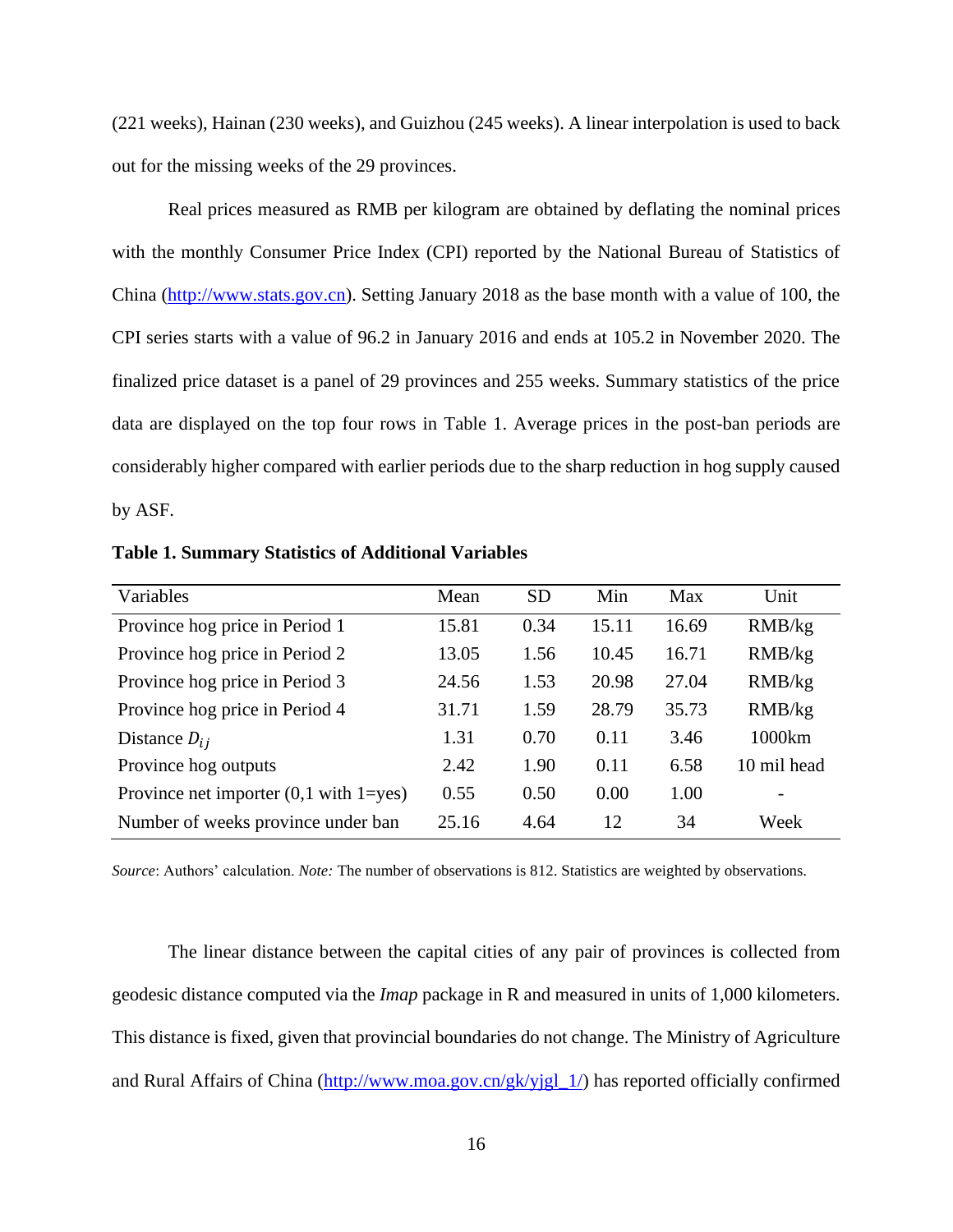ASF cases since the outbreak. We collect information regarding ban imposition, cross-checked with news reports to pin down the starting week of the ban for each province. Yet, there is hardly any news on ban lifting time for each province. We define the ending week of a ban for a province as the week when the ban on the last reported case in the province was lifted, confirming each ending week with an official announcement claiming that almost all bans on inter-province hog shipment were lifted by April 2019. Except for Hainan, all mainland provinces were under the ban for some weeks during the ban period, with the number of ban weeks per province ranging from 12 to 34.

Provincial-level hog output is reported by the National Bureau of Statistics of China. We use hog output in 2017 as a control variable in the econometric models as a proxy for the regular production scale of the province. The production scale may affect trade relationships among provinces. Second, according to industry reports, some provinces are net importers and some are net exporters of pork in "normal times".<sup>3</sup> We add the provincial-level importer/exporter status in 2016 as another control variable to account for the impact of trade directions on trade relationships. Table 1 also presents the summary of statistics for these additional variables.

## **5. Empirical Results**

Empirical results from the spatial model and the reduced form model are presented and discussed in this section.

<sup>&</sup>lt;sup>3</sup> Information in Chinese: [http://pg.jrj.com.cn/acc/Res/CN\\_RES/INDUS/2018/11/19/0699a384-c292-461e-aa98-](http://pg.jrj.com.cn/acc/Res/CN_RES/INDUS/2018/11/19/0699a384-c292-461e-aa98-74a0a019ec7d.pdf) [74a0a019ec7d.pdf](http://pg.jrj.com.cn/acc/Res/CN_RES/INDUS/2018/11/19/0699a384-c292-461e-aa98-74a0a019ec7d.pdf)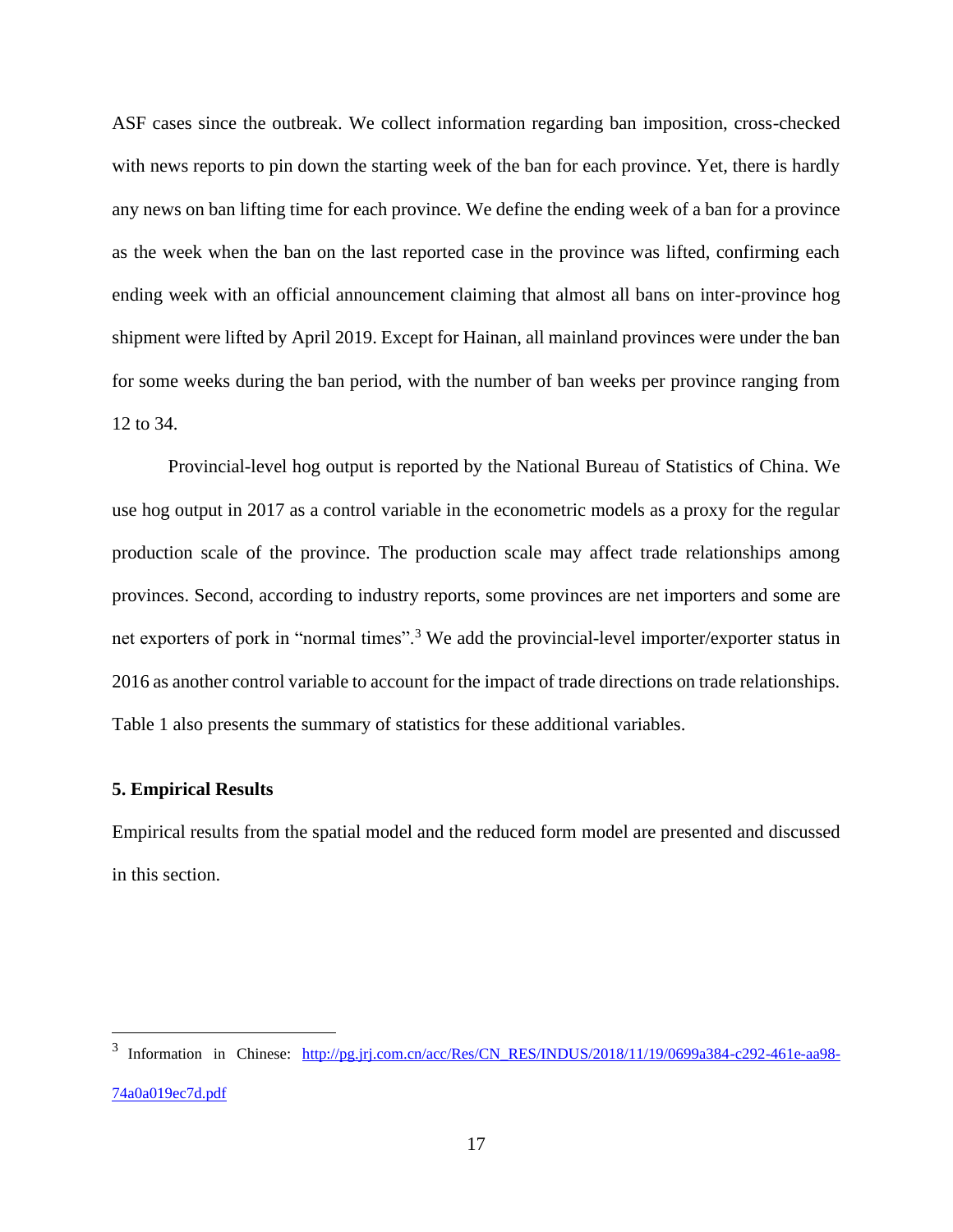#### *5.1 Spatial Regression Outcomes*

For each of the 29 provinces in our sample, there are 28 partner provinces, leaving us with 29 $\times$ (29-1) =812 estimated  $w_{ij}$ , or  $\widehat{w_{ij}}$ , in each period. The summary of statistics of the estimated price links from the GMM model are reported in Table 2, instead of the 812×4=3248 estimates. It is important to be clear that  $w_{ij}$  measures the relative strength of the connection between provinces  $i$  and  $j$ . For instance, one might interpret the strength of ties relative to the mean, median, or maximum strength, or, as in our case, seek to understand drivers of the strength of connection via reduced form regressions.

To gain preliminary insight, we can see, for instance, that the standard deviation of the links is lowest in Periods 1 and 4, indicating a greater degree of similarity in estimated spatial links in the pre-ASF and final post-ban periods. The higher standard deviations in Periods 2 and 3 indicate periods with more heterogeneity in links across provinces.

**Table 2. Summary Statistics of Estimated Spatial Matrices and Distances**

| Variables                                            | Mean | <b>SD</b> | Min  | Max  |
|------------------------------------------------------|------|-----------|------|------|
| Estimated $w_{ij}$ in Period 1, $w_{ij}^1$           | 0.16 | 0.14      | 0.00 | 0.98 |
| Estimated $w_{ij}$ in Period 2, $\widehat{w_{ij}^2}$ | 0.27 | 0.25      | 0.00 | 1.00 |
| Estimated $w_{ij}$ in Period 3, $\widehat{w_{ij}^3}$ | 0.51 | 0.31      | 0.00 | 1.00 |
| Estimated $w_{ij}$ in Period 4, $\widehat{w_{ij}^4}$ | 0.32 | 0.14      | 0.00 | 0.84 |

*Source*: Authors' calculation. Note: The number of observations is 812. Statistics are weighted by observations.

## *5.2 Reduced Form Regressions*

Regression results of equation (2) are summarized in the left four columns of Table 3. R-squared is fairly high across periods, suggesting the good fit of our model. A few patterns can be recognized. First, before ASF, the distance between two provinces does not have any significant impact on the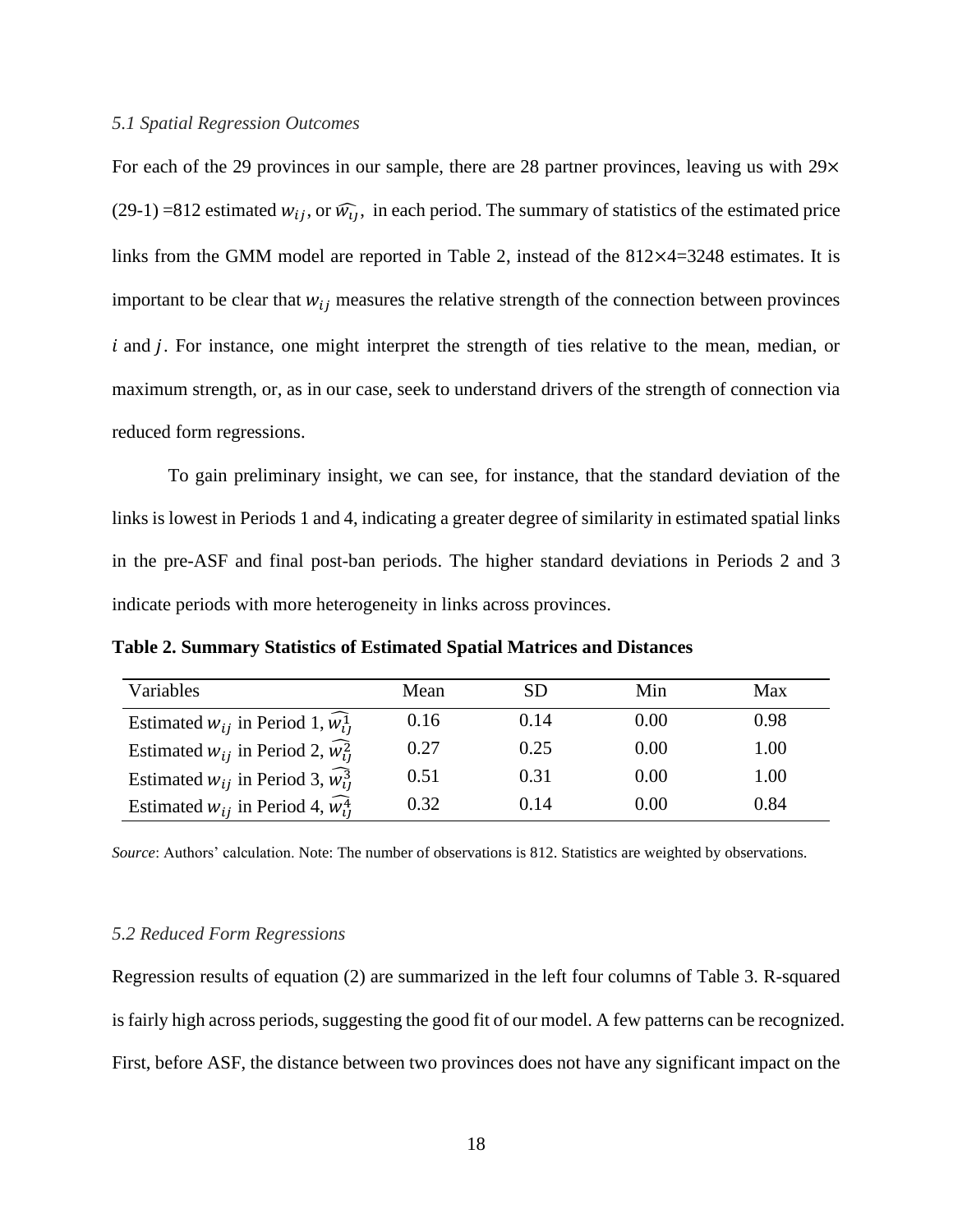co-movement of their prices. During the ban, the distance does not matter in a significantly way, either, as inter-province shipping was not allowed for any province near or far.

In the post-ban periods, provinces that were under the shipping ban for a relatively large number of weeks tend to have a significantly weaker price link in Period 3. If the two provinces were under the ban for one more week, strength of their price link would fall by 2%. It is likely because that the ban temporarily broke some of the original trading relationships across provinces. The longer two provinces stayed under the ban, the more likely that original trader partners had to build new trade relationships. Thus, the longer two provinces were under the ban, the more of their trading relationships broke and the less their prices connected. In Period 4, the number of weeks under the ban no longer has any significant negative impact on the price link, suggesting some recovery of the original trading relationships.

More interestingly, the inter-province distance has a significant impact on the price link post the ban. Within the first 10 months after the ban was lifted (i.e., Period 3), inter-province distance has a significant and negative impact on the co-movement of prices in two provinces. When the distance increases by 10%, the strength of price connectivity drops by 1%. In period 4, the negative effect of  $D_{ij}$  continues to be significant and enlarges to a 3% drop for each 10% increase in distance. It suggests that the newly formed trade relationships among nearby provinces in Period 3 were strengthened. There seems evidence of path-dependence in developing new trading relationships, after an integrated market fell segmented.

The negative effect of inter-province distance is likely to be driven by the lack of public information on ASF, after the ban was lifted. Recall that Table A1 suggests a considerably larger number of ASF cases than that was officially announced. A farm manager who decides whether to ship live hogs from the home province to another province has to weigh the potential gain from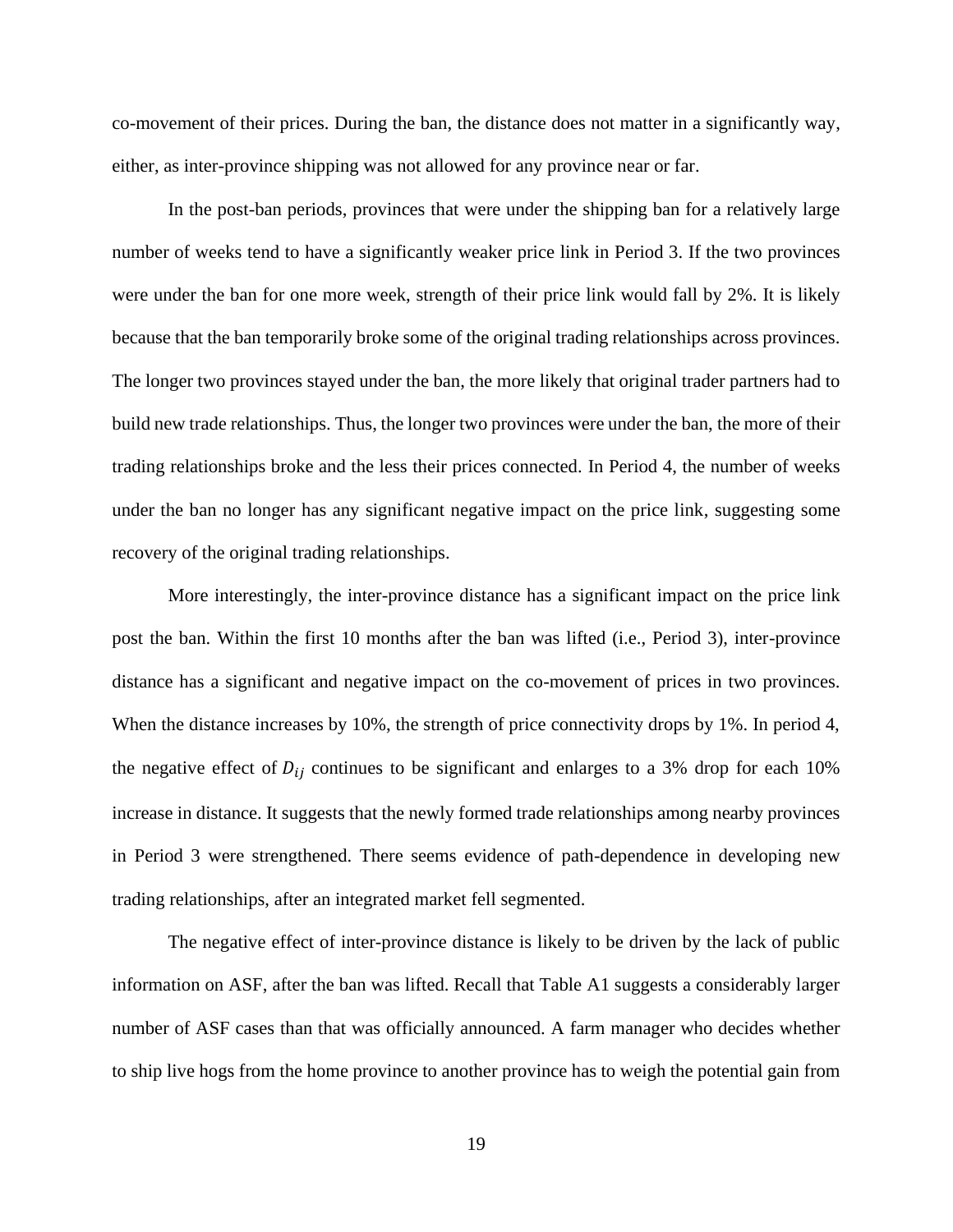arbitrage and the potential loss due to catching ASF. The gain depends on the price spread between the two provinces which the farm takes as given and known to all. The loss is determined by the risk of catching ASF. Without accurate public information, the farm manager has to rely on his/her own information sources to evaluate the risk.

The risk of catching ASF tends to increase in the distance of shipping for two major reasons. First, the more accurate the information the lower the risk, because the farm can choose to trade with a safe processor located in the province, *ceteris paribus*. Farmers obtain private information about ASF through personal networks. Because it tends to be more costly to collect information of slaughtering plants located farther away, the risk of catching ASF tends to be higher when trading with farther away provinces. Second, with the same amount and quality of information, the risk simply grows in the number of inspection stations that the truck has to go through to reach a slaughtering plant. As a result, inter-province arbitrage opportunities are less likely to be taken by farms and slaughtering plants located in relatively far away provinces during the post-ban periods, leaving corresponding inter-province price links weaker.

Controlling for the fixed effect of province *i*, the average hog price of province *j* has a significant effect on the co-movement of prices both before and after the ASF shipping ban. In Period 1, a positive coefficient of the partner-province price suggests that inter-province trade is intensified if the hog price in the partner province increases. This can be rationalized by the arbitrage behavior of hog farms that export hogs. Similarly, a negative coefficient of the partnerprovince's price can be rationalized by the arbitrage behavior of hog importers or processing plants. In terms of the magnitude, effects of partner-province prices on  $w_{ij}^m$  is considerably lower in the post-ban periods compared with Period 1. This indicates that, prior to the ASF, inter-province trade is more strongly motivated by arbitrage opportunities among provinces, while other incentives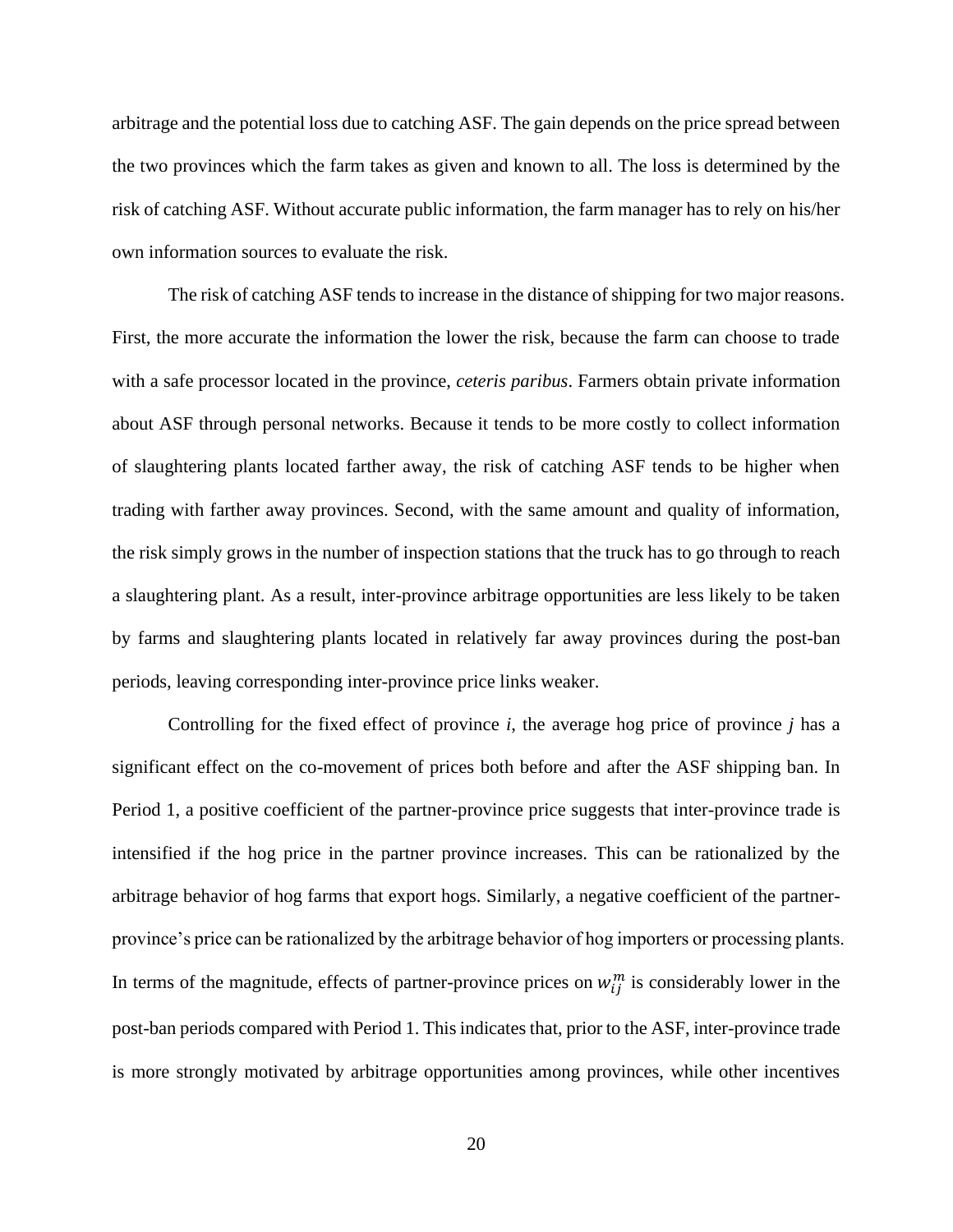such as risks may have weakened the effect of price signals in leading inter-province trade of hogs in later periods.

One possible concern may be that the control variables defined for province  $j$  in the baseline regression may not have captured all the province-specific characteristics that affect the number of weeks that two provinces were under the ban and their price links. To address this possible concern, we add fixed effects for both provinces  $(F_i$  and  $F_j)$  as control variables via the alternative specification (2').

(2') 
$$
\ln (w_{ij}^m) = c^m + \alpha^m \ln (D_{ij}) + \varphi^m \Gamma_{ij} + \omega^m \Omega_j + F_i + F_j + e_{ij}^m, m = 1,...4.
$$

Estimates from this alternative specification are displayed in columns (5) to (8) in Table 3. As expected, the R-squared increases relative to the previous model, suggesting that some unobservable factors of province  $j$  help explain the estimated inter-province price links. The coefficients of inter-province distance and the number of weeks under the ban stay robust in terms of both statistical significance and magnitude.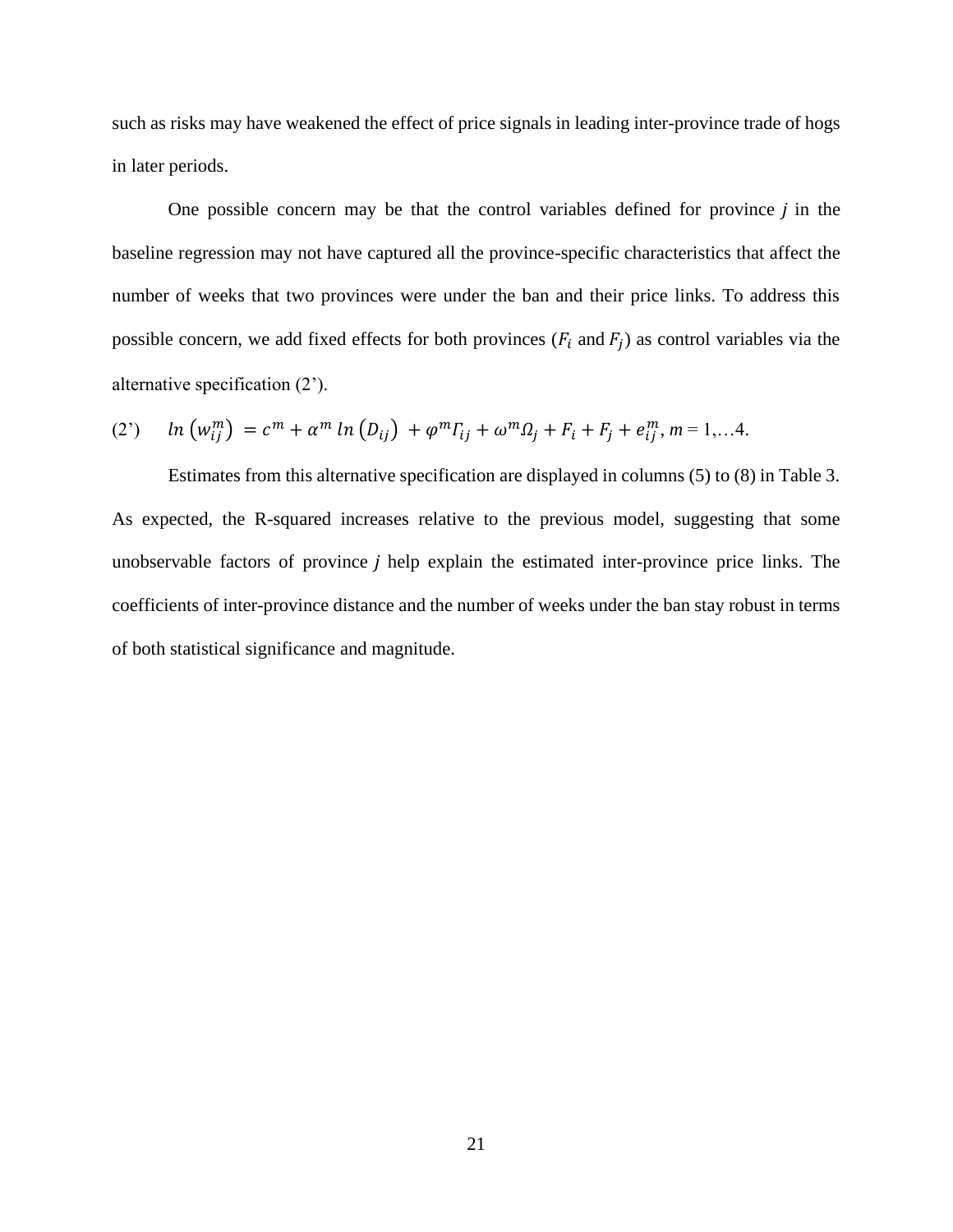|                                 | Without fixed effects for province $j$ |            |            |            | With fixed effects for province $j$ |                |                |            |
|---------------------------------|----------------------------------------|------------|------------|------------|-------------------------------------|----------------|----------------|------------|
|                                 | (1)                                    | (2)        | (3)        | (4)        | (5)                                 | (6)            | (7)            | (8)        |
|                                 | Pre-ban                                | Ban        | Post-ban 1 | Post-ban 2 | Pre-ban                             | Ban            | Post-ban 1     | Post-ban 2 |
| Distance between                | 0.08                                   | 0.07       | $-0.12**$  | $-0.26***$ | 0.09                                | $-0.12$        | $-0.21***$     | $-0.25***$ |
| provinces $i$ and $j$           | (0.10)                                 | (0.12)     | (0.06)     | (0.08)     | (0.10)                              | (0.09)         | (0.07)         | (0.08)     |
|                                 | [0.42]                                 | [0.56]     | [0.05]     | [0.00]     | [0.39]                              | [0.22]         | [0.00]         | [0.00]     |
| #weeks under the ban            |                                        | $-0.02*$   | $-0.02**$  | $-0.01$    |                                     | $-0.03**$      | $-0.01***$     | $-0.02$    |
| provinces $i$ and $j$           |                                        | (0.01)     | (0.01)     | (0.01)     |                                     | (0.01)         | (0.00)         | (0.01)     |
| Province <i>j</i> average price | $6.29*$                                | $-1.27***$ | $-1.02**$  | $-1.04*$   |                                     |                |                |            |
| in the period                   | (3.16)                                 | (0.45)     | (0.39)     | (0.53)     |                                     |                |                |            |
| Pre-ban $\widehat{W}_{11}$      | N <sub>O</sub>                         | <b>YES</b> | <b>YES</b> | <b>YES</b> | NO                                  | <b>YES</b>     | <b>YES</b>     | <b>YES</b> |
| Province <i>i</i> fixed effect  | <b>YES</b>                             | <b>YES</b> | <b>YES</b> | <b>YES</b> | <b>YES</b>                          | <b>YES</b>     | <b>YES</b>     | <b>YES</b> |
| Province $j$ controls           | <b>YES</b>                             | <b>YES</b> | <b>YES</b> | <b>YES</b> | NO                                  | N <sub>O</sub> | N <sub>O</sub> | NO.        |
| Province $j$ fixed effect       | NO                                     | NO         | NO         | NO         | <b>YES</b>                          | <b>YES</b>     | <b>YES</b>     | <b>YES</b> |
| $R^2$                           | 0.57                                   | 0.48       | 0.63       | 0.38       | 0.59                                | 0.60           | 0.66           | 0.42       |
| # observations                  | 812                                    | 812        | 812        | 812        | 812                                 | 812            | 812            | 812        |

**Table 3. Inter-Province Estimated Price Links and the Determinants**

*Note:* \*\*\* *p*<0.01, \*\* *p*<0.05, \* *p*<0.10. Standard errors in parentheses and *p*-values in the square brackets. Standard errors are clustered at the province level. "Province *j* controls" include hog outputs in the partner province and an indicator whether the partner province is a net importer of pork.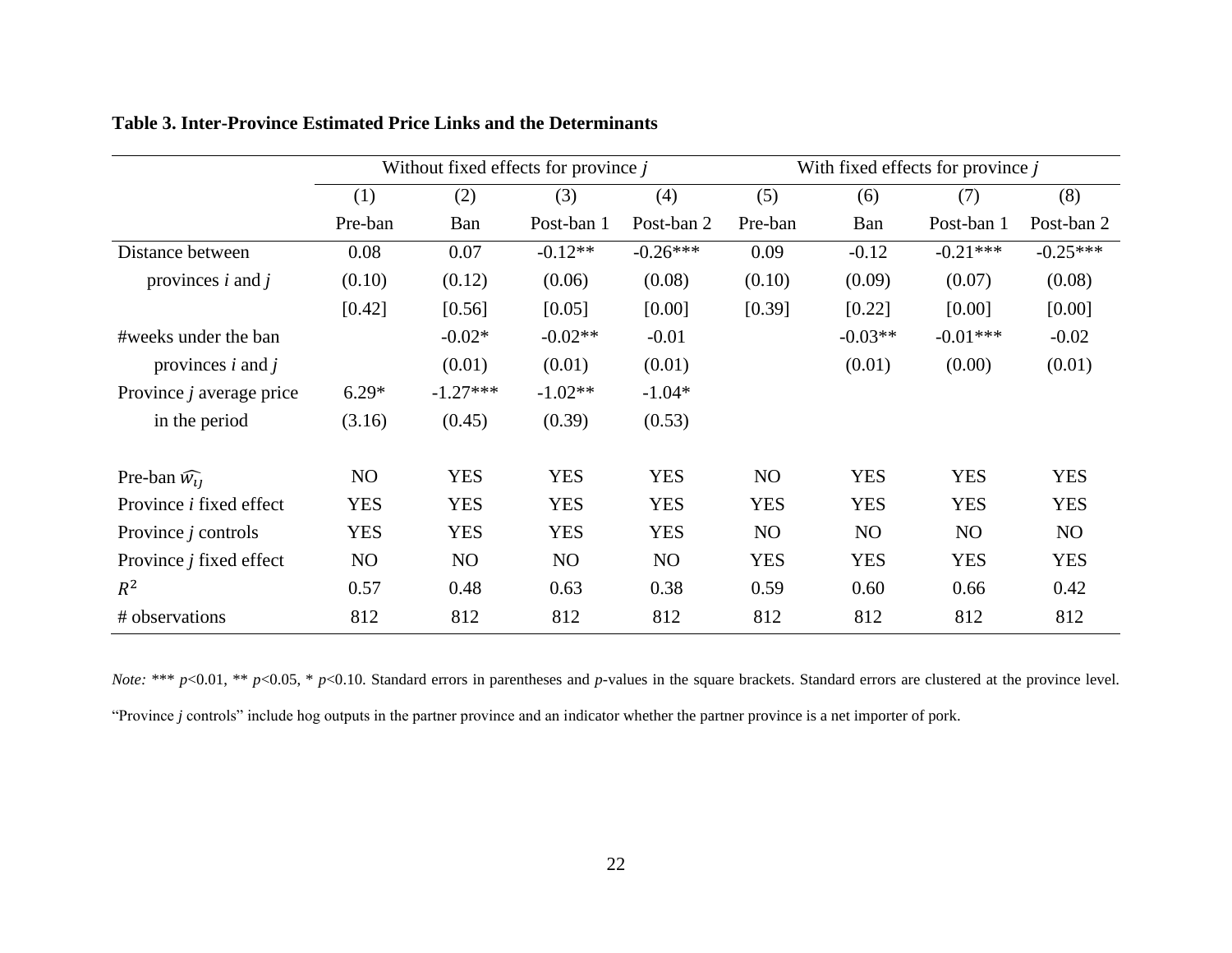## **6. Policy Implications and Conclusion**

The outbreak of ASF in China has caused a drastic shock to the hog market with a supply shortage reflected by considerable price jumps (Li and Chavas, 2020; Ma et al., 2021). In addition to necessary culling of infected hogs, the inter-province shipping ban broke up the market integration and resulted in high prices in net consuming provinces and low prices in net producing provinces, a clear social welfare loss for the whole country.

We apply a novel method in studying spatial price transmission among trading partners by harnessing recently developed methods in spatial econometrics and network analysis that, itself, makes use of recent advances in GMM estimation. Our analysis demonstrates the empirical effects of this shipping ban on market integration, and the speed and manner at which markets re-integrate following a lifting of the ban, but in a setting in which uncertainty of information regarding the spread of the virus persists. We use the combination of the GMM spatial panel data model and reduced-form regressions to analyze the spatial connectivity in live hog price series across provinces. These empirical models confirm the observations that the once highly integrated live hog markets across Chinese provinces quickly fractured under the ban, and were slow to recover after the ban was lifted.

One reason for this relatively slow recovery is a difference between public and private information about the spread of ASF, leading to uncertainty for producers and processors. The uncertainty in ASF information, absent the public mandate, leads to privately borne ASF risk for private operators. An immediate policy lesson from our analysis is that the government should strive to maintain certainty and transparency in information regarding the disease outbreak if it wants to maintain safe trade within the region.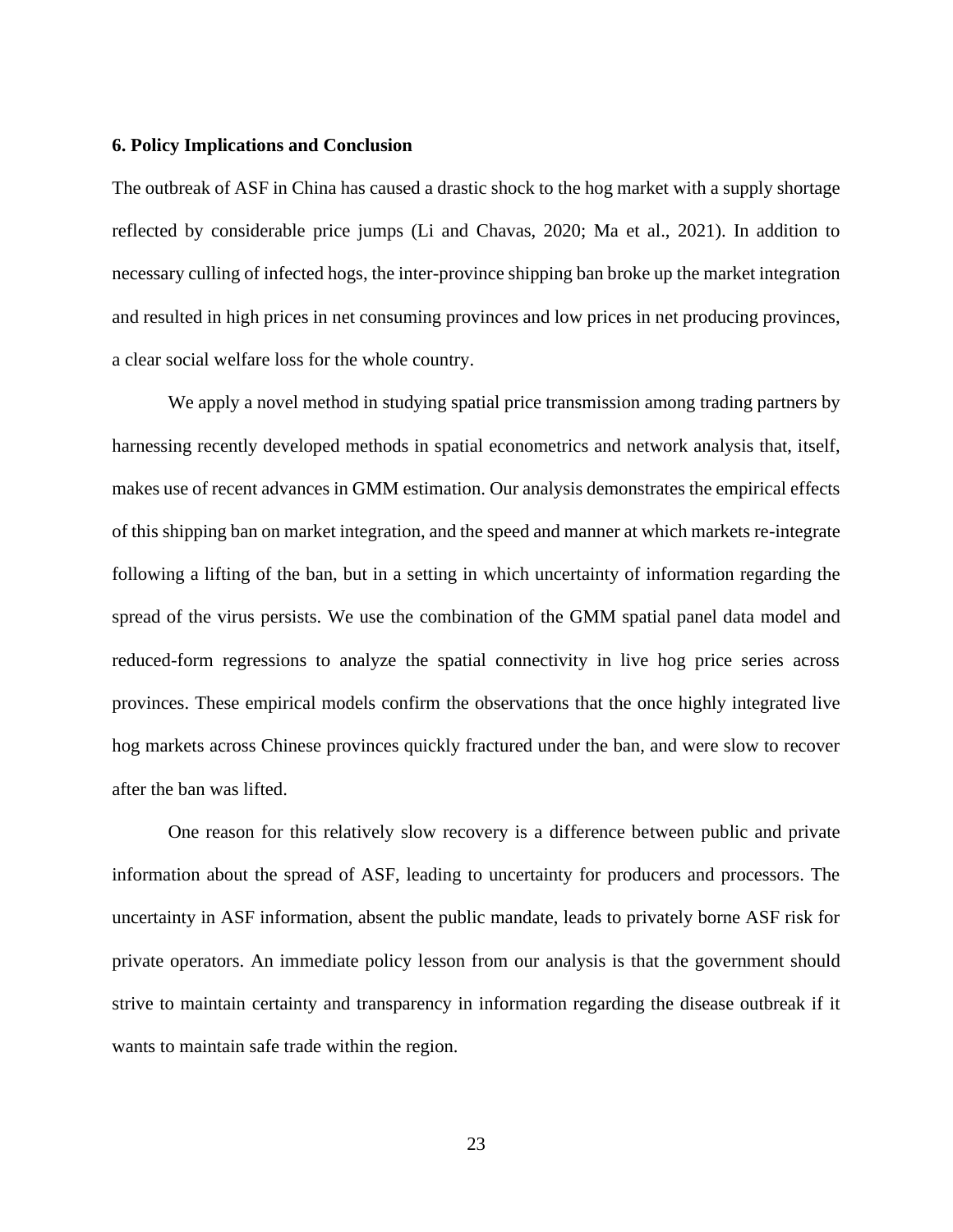Another implication is that cold chain logistics may be an effective measurement to limit live hog shipping from production regions to consumer centers where the slaughtering plants are located. Many contagious animal diseases have happened in recent years, including the blue ear disease, swine flu, hoof and mouth disease, and now ASF in China. Although viruses can survive in carcasses, the survival period and rate are much shorter and lower than in live animals. With the fast development of the modern retail sector and home cold storage in emerging economies, cold chain logistics form the last link to close the meat distribution system. The existing slaughter facilities near consumer centers may be an obstacle to the cold chain development.

Given the slow recovery of market integration in the post-ban periods, it is likely that welfare losses were incurred; expanded use of cold chain logistics might be a way to minimize such losses in future disease-outbreak cases both within China and in other emerging economies beyond China. Besides, our methodological approach has application beyond the current Chinese hog market context for studying spatial price transmission.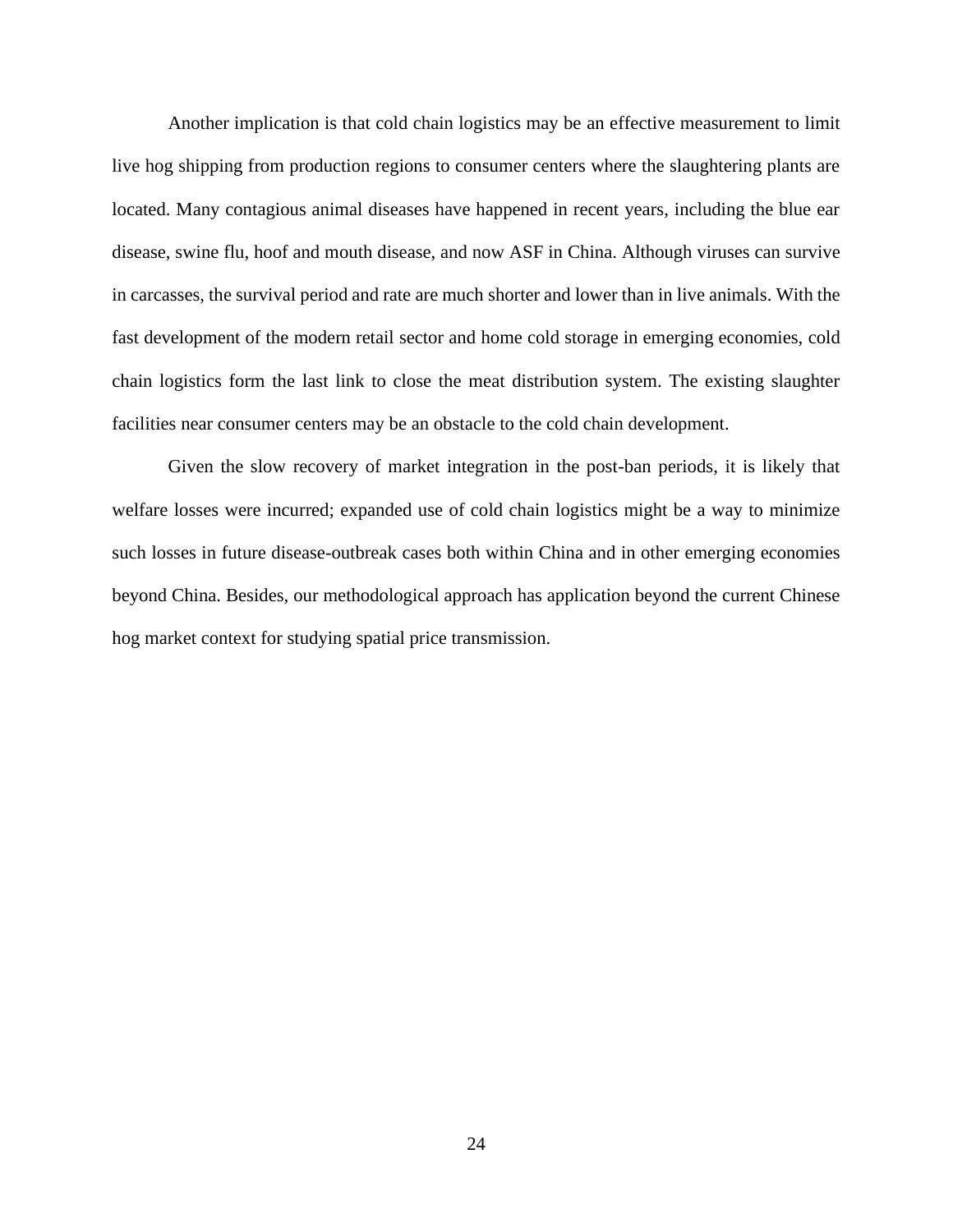## **References**

- Barrett, Christopher B., and Jau Rong Li. 2002. Distinguishing between Equilibrium and Integration in Spatial Price Analysis. *American Journal of Agricultural Economics* 84(2):292-307.
- de Paula, Aureo, Imran Rasul, and Pedro Souza. 2018. Recovering Social Networks from Panel Data: Identification, Simulations and an Application. Working paper. <https://ssrn.com/abstract=3322049>
- Fackler, Paul L., and Barry K. Goodwin. 2001. Spatial Price Analysis. *Handbook of Agricultural Economics* 1: 971-1024.
- Fan, C. Cindy. 2002. The Elite, the Natives, and the Outsiders: Migration and Labor Market Segmentation in Urban China. *Annals of the Association of American Geographers* 92(1):103-24.
- Florkowski, J. Wojciech, and Camilo Sarmiento. 2005. The Examination of Pecan Price Differences Using Spatial Correlation Estimation. *Applied Economics* 37(3):271-278.
- Ge, Yuanlong, H. Holly Wang, and Sung K. Ahn. 2010. Cotton Market Integration and the Impact of China's New Exchange Rate Regime. *Agricultural Economics* 41(5):443-51.
- Goodwin, Barry K., and Ted C. Schroeder. 1991. Cointegration tests and spatial price linkages in regional cattle markets." *American Journal of Agricultural Economics* 73(2): 452-464.
- Goyat, Sulekha. 2011. The Basis of Market Segmentation: A Critical Review of Literature. *European Journal of Business and Management* 3(9):45-54.
- Kuhn, Lena, Tomas Balezentis, Lingling Hou, and Dan Wang. 2020. Technical and Environmental Efficiency of Livestock Farms in China: A Slacks-Based DEA Approach. *China Economic Review* 62: 101213.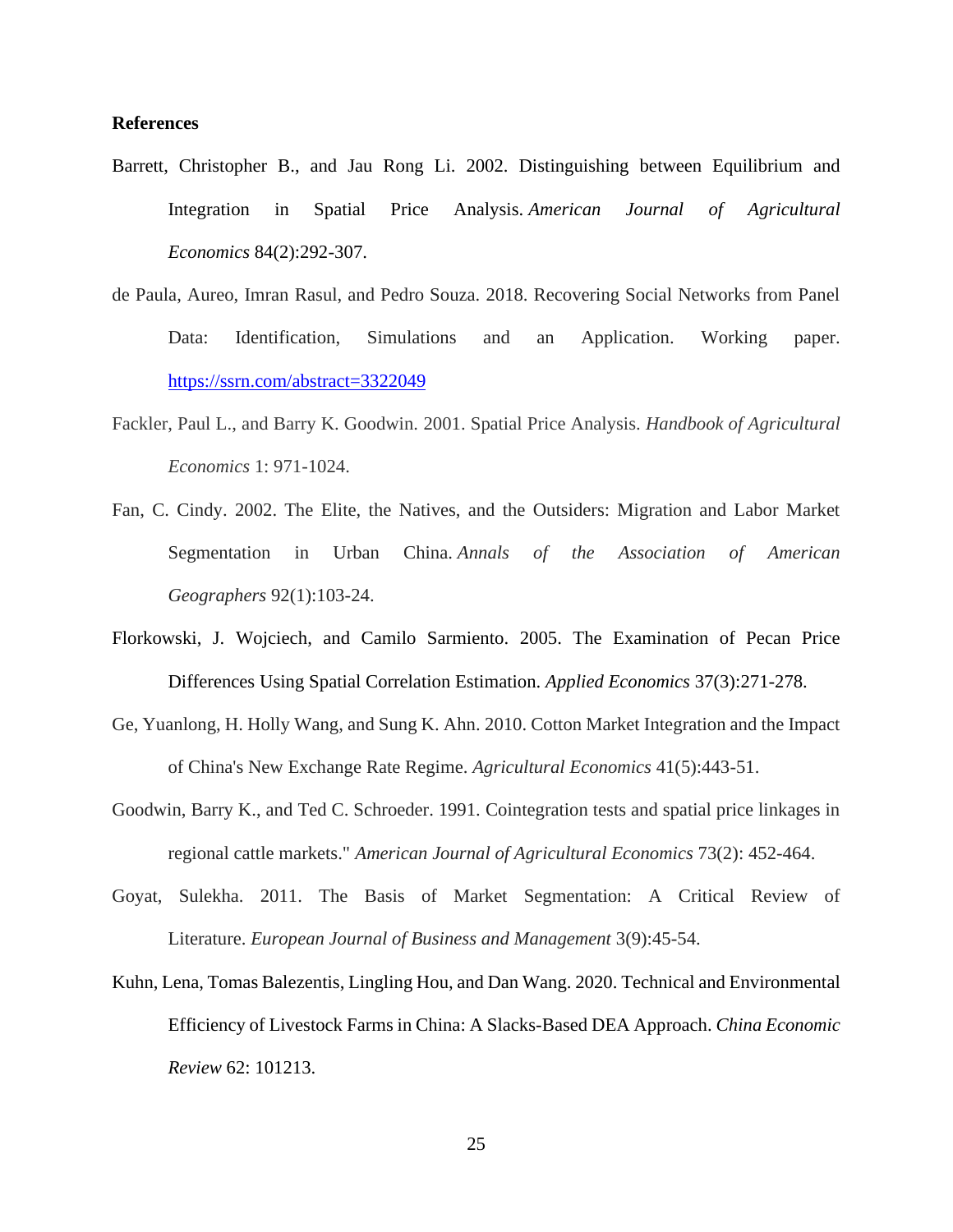- Li, Jian, and Jean-Paul Chavas. 2020. The Impacts of African Swine Fever on Vertical and Spatial Hog Pricing and Market Integration in China. Selected Paper, AAEA Annual Meetings, Kansas City, MO, July 2020[. https://ageconsearch.umn.edu/record/304516/files/18994.pdf](https://ageconsearch.umn.edu/record/304516/files/18994.pdf)
- Ma, Meilin, H. Holly Wang, Yizhou Hua, Fei Qin, and Jing Yang. 2021. African Swine Fever in China: Impacts, Responses, and Policy Implications. *Food Policy*. 102065. [doi:10.1016/j.foodpol.2021.102065.](https://doi.org/10.1016/j.foodpol.2021.102065)
- Mason-D'Croz, Daniel, Jessica R. Bogard, Mario Herrero, Sherman Robinson, Timothy B. Sulser, Keith Wiebe, Dirk Willenbockel, and H. Charles J. Godfray. 2020. Modelling the Global Economic Consequences of a Major African Swine Fever Outbreak in China. *Nature Food* 1(4):221-28.
- Negassa, Asfaw, and Robert J. Myers. 2007. Estimating Policy Effects on Spatial Market Efficiency: An Extension to the Parity Bounds Model. *American Journal of Agricultural Economics* 89(2):338-52.
- Qiao, Fangbin, Jikun Huang, Dan Wang, Huaiju Liu, and Bryan Lohmar. 2016. China's Hog Production: From Backyard to Large-Scale. *China Economic Review* 38:199-208.
- Ravallion, Martin. 1986. Testing Market Integration. *American Journal of Agricultural Economics* 68(1):102-9.
- Ruan, Jianqing, Qingwen Cai, and Songqing Jin. 2021. Impact of COVID‐19 and Nationwide Lockdowns on Vegetable Prices: Evidence from Wholesale Markets in China. *American Journal of Agricultural Economics*.<https://doi.org/10.1111/ajae.12211>
- Sandmo, Agnar. 1971. On the Theory of the Competitive Firm under Price Uncertainty. *American Economic Review* 61(1):65-73.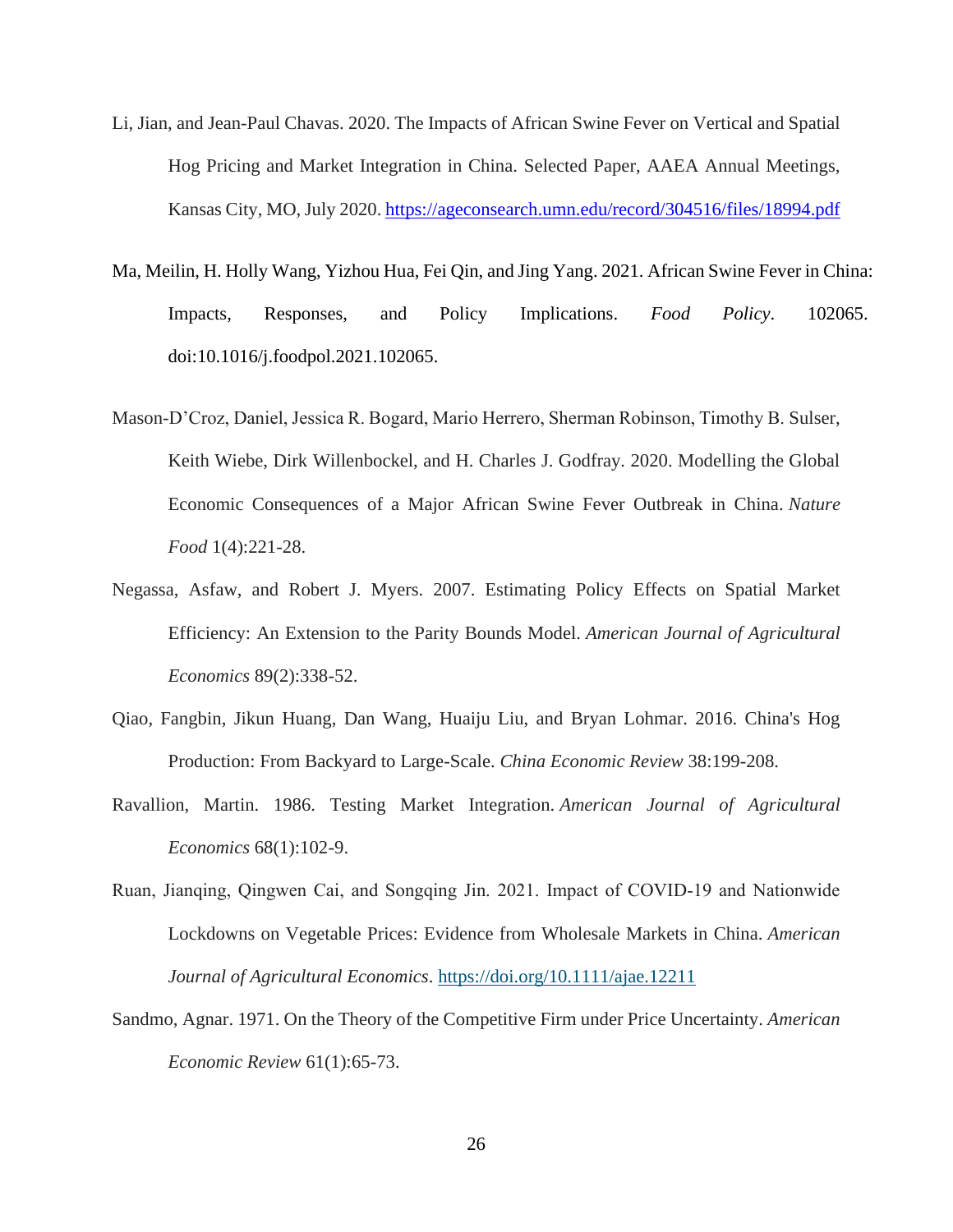- Shiue, Carol H., and Wolfgang Keller. 2007. Markets in China and Europe on the Eve of the Industrial Revolution. *American Economic Review* 97(4):1189-216.
- Sparling, David H., and Julie A. Caswell. 2006. Risking Market Integration without Regulatory Integration: The Case of NAFTA and BSE. *Review of Agricultural Economics* 28(2):212- 28.
- Tian, Lei, H. Holly Wang, and Yongjun Chen. 2010. Spatial Externalities in China Regional Economic Growth. *China Economic Review* 21(S1):S20-S31.
- Wang, H. Holly, and Bingfan Ke. 2005. Efficiency Tests of Agricultural Commodity Futures Markets in China. *Australian Journal of Agricultural and Resource Economics* 49(2):125- 41.
- Wang, H. Holly, Junhong Chen, Junfei Bai, and John Lai. 2018. Meat Packaging, Preservation, and Marketing Implications: Consumer Preferences in an Emerging Economy. *Meat Science* 145: 300-307.
- Wen, Xian, and Biao Liu. 2019. Overview of Hog Slaughtering Industry. Available at: [http://pdf.dfcfw.com/pdf/H3\\_AP201909161360005225\\_1.pdf](http://pdf.dfcfw.com/pdf/H3_AP201909161360005225_1.pdf) (in Chinese).
- Wetzstein, Brian, Raymond Florax, Kenneth Foster, and James Binkley. 2021. Transportation Costs: Mississippi River Barge Rates. *Journal of Commodity Markets* 21:100123.
- Zhang, Wendong, Dermot J. Hayes, Yongjie Ji, Minghao Li, and Tao Xiong. 2019a. African Swine Fever in China: An Update. *Agricultural Policy Review* 2019(1):2.
- Zhang, Yuehua, Xudong Rao, and H. Holly Wang. 2019b. Organization, Technology and Management Innovations through Acquisition in China's Pork Value Chains: The Case of the Smithfield Acquisition by Shuanghui. *Food Policy* 83: 337-45.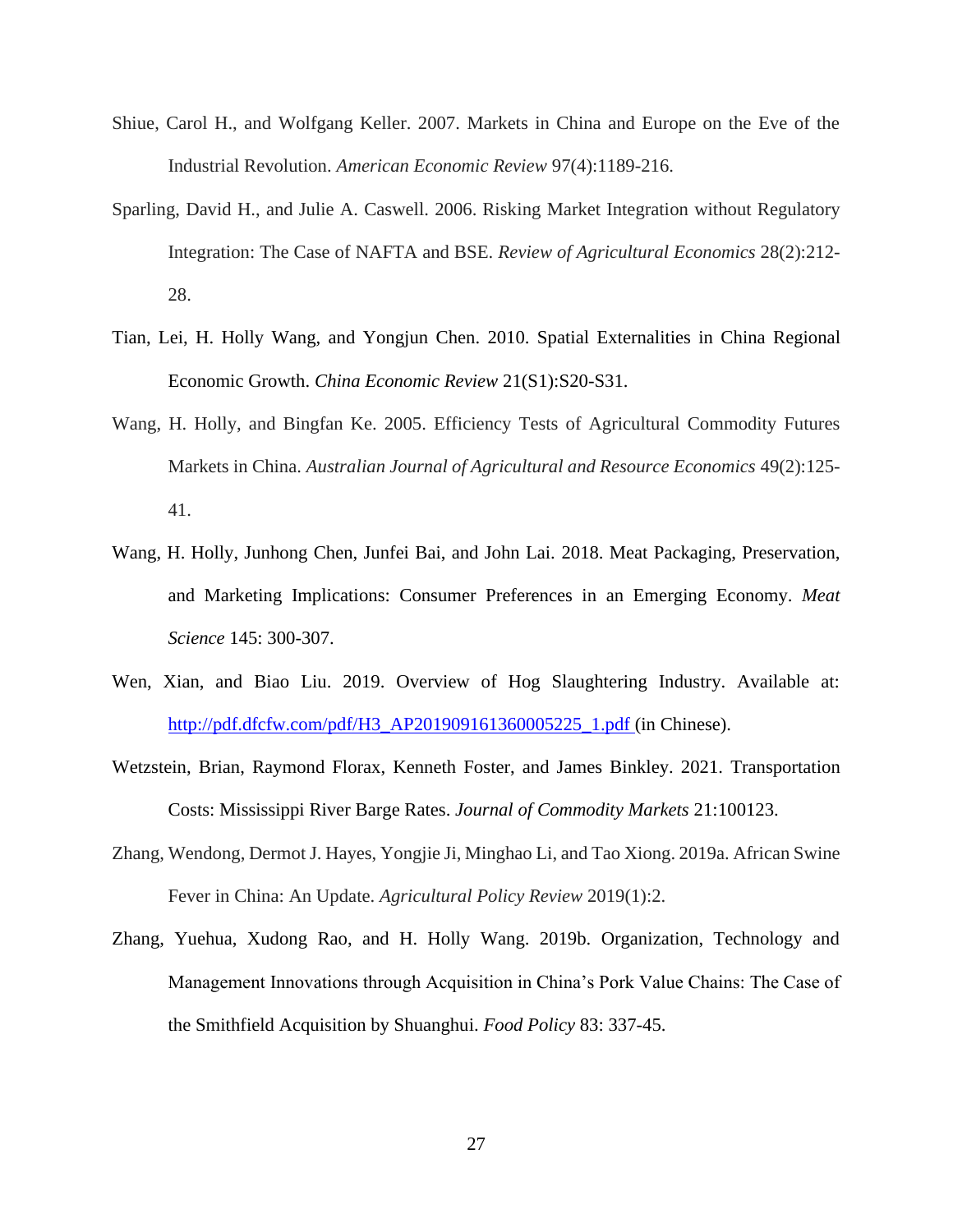## **Appendix. Officially Reported ASF Cases in China**

Table A1 summarizes the numbers of officially reported ASF cases in 2018 and 2019 by province in mainland China. The number of hogs affected is the reported number of hogs on all directly infected farms. Hogs raised on nearby farms may be culled as well.

| Province       | No. cases 2018   | No. cases 2019   | No. cases        | No. hogs affected |
|----------------|------------------|------------------|------------------|-------------------|
| Anhui          | 8                | $\boldsymbol{0}$ | $8\,$            | 10981             |
| <b>Beijing</b> | 3                | $\boldsymbol{0}$ | 3                | 14050             |
| Chongqing      | $\overline{2}$   | $\mathbf{1}$     | 3                | 423               |
| Fujian         | 3                | $\boldsymbol{0}$ | $\mathfrak{Z}$   | 22247             |
| Gansu          | $\boldsymbol{0}$ | 3                | 3                | 586               |
| Guangdong      | 3                | $\boldsymbol{0}$ | 3                | 6167              |
| Guangxi        | $\boldsymbol{0}$ | 5                | 5                | 27619             |
| Guizhou        | $\overline{4}$   | $\overline{4}$   | $8\,$            | 1666              |
| Hainan         | $\boldsymbol{0}$ | 6                | 6                | 1238              |
| Hebei          | $\overline{0}$   | $\mathbf{1}$     | $\mathbf{1}$     | 5600              |
| Henan          | 3                | $\boldsymbol{0}$ | 3                | 260               |
| Heilongjiang   | 5                | $\mathbf{1}$     | $\boldsymbol{6}$ | 74649             |
| Hubei          | $\overline{4}$   | 3                | $\tau$           | 2026              |
| Hunan          | $\tau$           | $\mathbf{1}$     | $8\,$            | 13443             |
| Inner Mongolia | 5                | $\mathbf{1}$     | 6                | 995               |
| Jilin          | $\overline{4}$   | $\boldsymbol{0}$ | $\overline{4}$   | 1458              |
| Jiangsu        | $\overline{2}$   | $\mathbf{1}$     | 3                | 69066             |
| Jiangxi        | 3                | $\boldsymbol{0}$ | 3                | 463               |
| Liaoning       | 16               | $\boldsymbol{0}$ | 16               | 35342             |
| Ningxia        | $\boldsymbol{0}$ | $\overline{4}$   | $\overline{4}$   | 465               |

**Table A1. Officially Reported Cases of African Swine Fever**